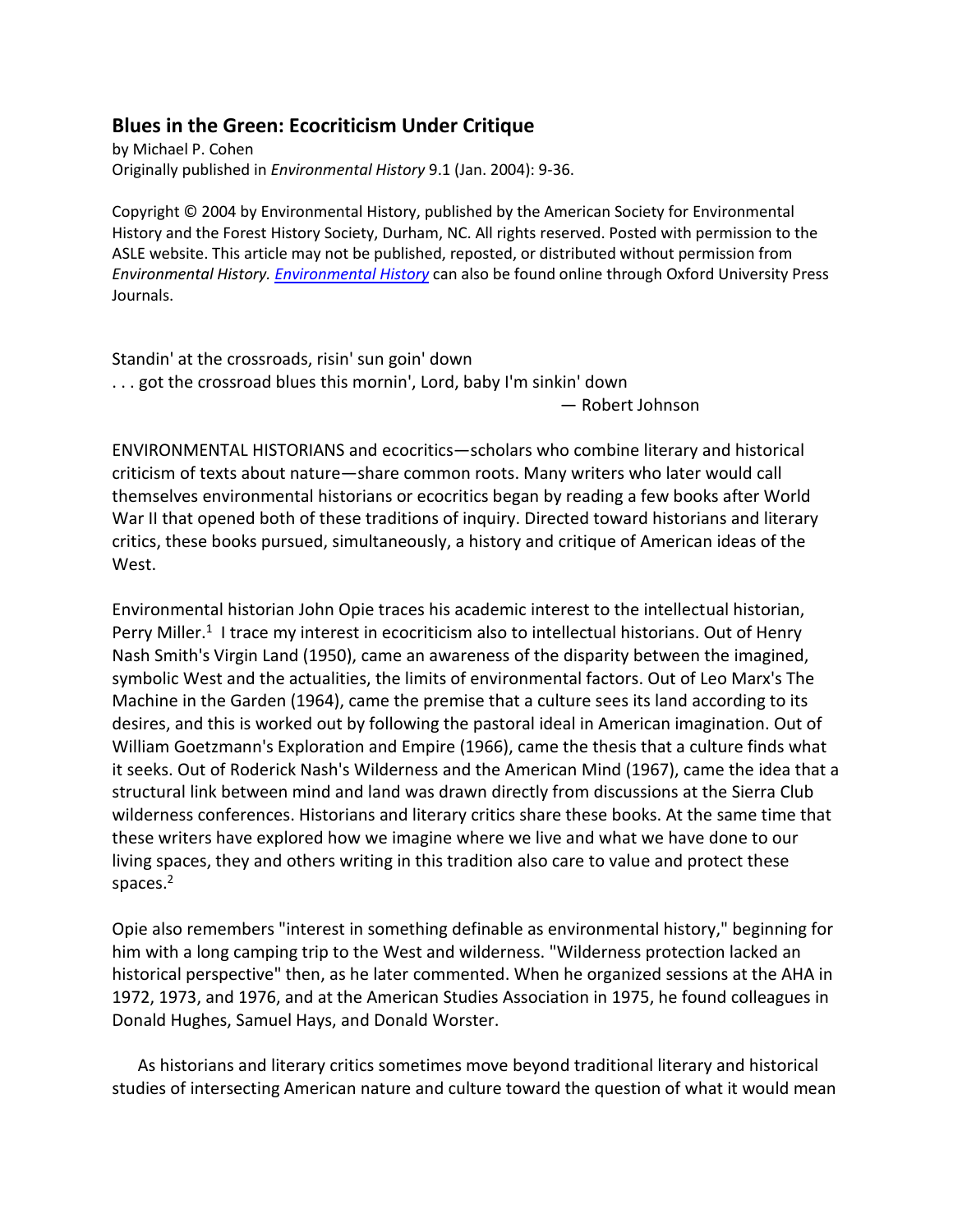to act wisely, many of us now study to inform, that people may live well, and as we now say, sustainably.

Like environmental historians, ecocritics read texts by Clarence King, John Wesley Powell, John Muir, and Mary Austin. We read their lives too. Scholars like Annette Kolodny added gender to the reading. The ecocritic Cheryll Glotfelty, who studied Sarah Orne Jewett as a graduate student, began to explore the different kinds of knowledge that compete in the same places and result in diverging gendered values about those places. Literary scholars, like historians, have reached out to other disciplines to understand those different kinds of knowledge. This will require explanation.<sup>3</sup>

## **What Ecocritics Do**

ECOCRITICISM FOCUSES on literary (and artistic) expression of human experience primarily in a naturally and consequently in a culturally shaped world: the joys of abundance, sorrows of deprivation, hopes for harmonious existence, and fears of loss and disaster. Ecocriticism has an agenda. As a feminist film theorist says to an Israeli semiotician in a recent novel of academic life, "Ecocriticism's new, still finding its feet, but it offers a broad vision of life and our place in nature. It could help you out of the bind you're in now, caught inside a self-enclosed definition of culture that only mirrors your own obnoxious little self-regarding angst-ridden egomaniacal crypto-smugness." The response she gets is not surprising: "Culture is a refuge from life in nature, not a part of it . ..."<sup>4</sup> In ecocriticism, positions reveal themselves as persons. So the voice of ecocriticism speaks as an American woman here, speaks as if she were nature and as if speaking to culture. When culture dismisses her position, and herself, the process would seem to be self-defeating. If you want to be an ecocritic, be prepared to explain what you do and be criticized, if not satirized.

Rather than defining ecocriticism at the first meeting of English 745: Seminar in Ecocriticism and Theory—the required methods course for students concentrating on literature and environment at the University of Nevada, Reno—I ask several very basic questions:

What do ecocritics read? How do ecocritics read? What are the grounds of their methods? Where do they acquire authority? How do they write? What contributions do they hope to make? How do they accept critiques of their methods?

I belabor these basics because entering into critical controversy requires understanding where positions come from. Gerald Graff calls this technique "learning by controversy" and says it may offer a partial solution to the "angrily polarized debates of our time." He hopes this strategy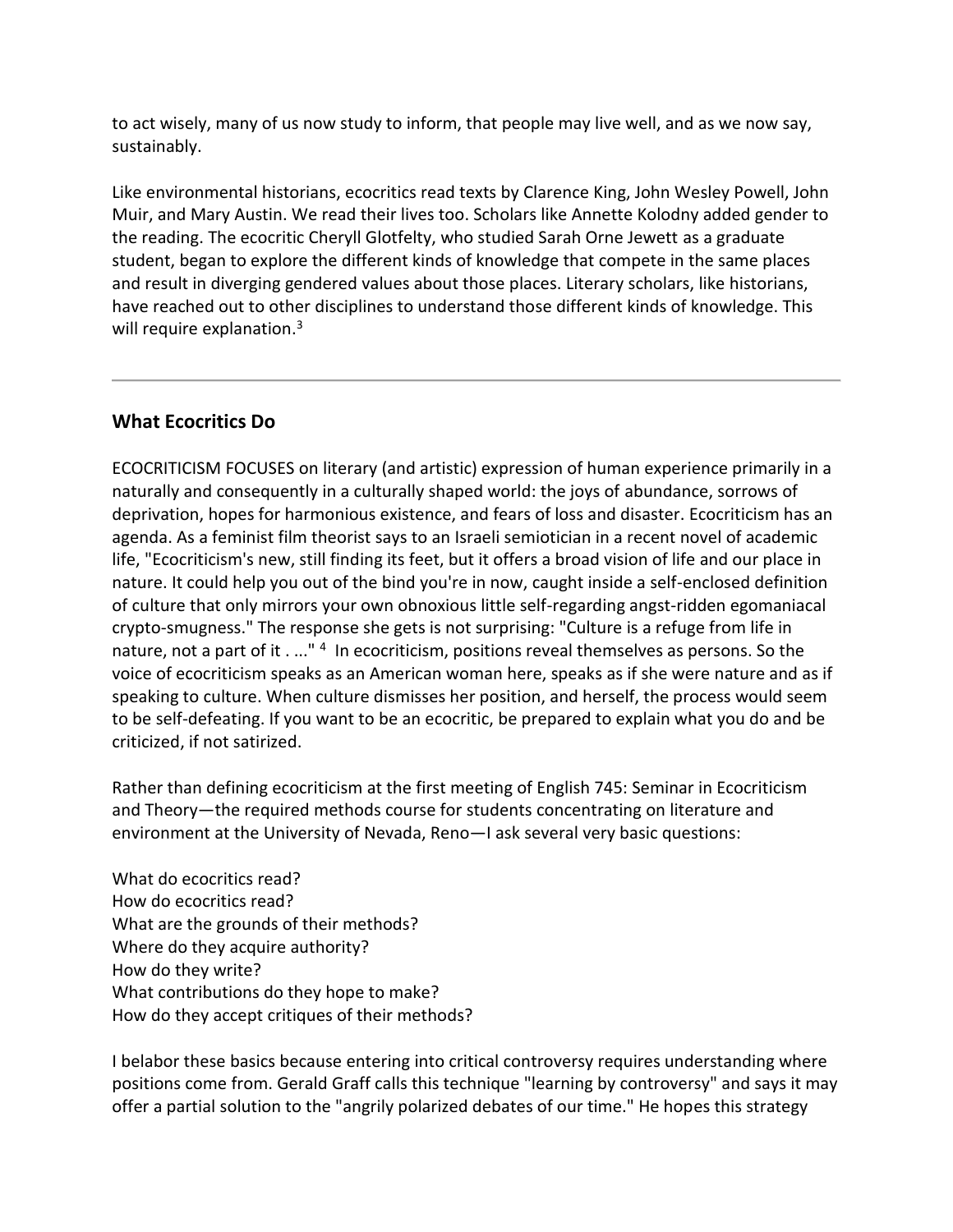may become "a model of how the quality of cultural debate in our society might be improved." <sup>5</sup> I am hoping that ecocriticism will learn by controversy.

So I claim that ecocriticism is not immune from the contemporary arguments about culture. I gloss ethical inquiry with the work of Geoffrey Galt Harpham.<sup>6</sup> Ethics does not give answers easily, as Harpham points out; we must build an ethical criticism as a site where we think. "Ethics is, rather, the point at which literature intersects with theory, the point at which literature becomes conceptually interesting and theory becomes humanized." Consequently, "Ethics does not solve problems, it structures them."<sup>7</sup> By definition, or at least by etymology, ecocritical theory structures discussions of environmental literature, drawing upon science, history, and philosophy, while critiquing these sources. Otherwise, ecocriticism would become a place where literature meets popular prejudice and would have little more than sociological interest as the unexamined views of literature professors who are also amateur environmentalists.

## **Personal Roots: The Example of Glen Love**

WHEN GLEN LOVE, professor of English at the University of Oregon, considers how he became a professional ecocritic, he recalls two books that influenced him in the early 1960s: Leo Marx's The Machine in the Garden (1964) and Rachel Carson's best selling Silent Spring (1962). Love was frightened by the prophetic parable Carson introduced, that "The People had done it to themselves," but he also was dismayed by Marx, who sounded "a decidedly premature epitaph for the place of nature in American thought and culture ... In the dying fall with which Marx's book closes, the old pastoral idea is described as 'stripped ... of most, if not all, of its meaning,' a victim of the inexorable 'reality of history.'"<sup>8</sup>

Love thought Marx "surely correct in delineating so memorably the increasing domination of machine civilization in America." But Marx announced the end of nature; Carson caught something deeper, "the ecological complexity of nature, the impossibility of its complete control by human beings, and the obstinacy with which Americans would resist any dismissal into history and literary irony what Marx had rightly called 'the root conflict of our culture.'" Marx's book appeared in the same year as the passage of the Wilderness Act, written in language that conceded the "increasing population, accompanied by expanding settlement and growing mechanization," yet also defined areas in the United States "where earth and its community of life are untrammeled by man, where man himself is a visitor who does not himself remain."<sup>9</sup> Love believed, as Carson had, that "The most important function of literature today is to redirect human consciousness to a full consideration of its place in a threatened natural world."<sup>10</sup> This task demanded personal ethical commitment, though he also felt Marx's intellectual method guiding parts of his professional life.

Caught between thinking as Marx or as Carson, Love had no immediate way out of this dilemma. Ecocriticism would offer that way, as a literary inquiry that "encompasses nonhuman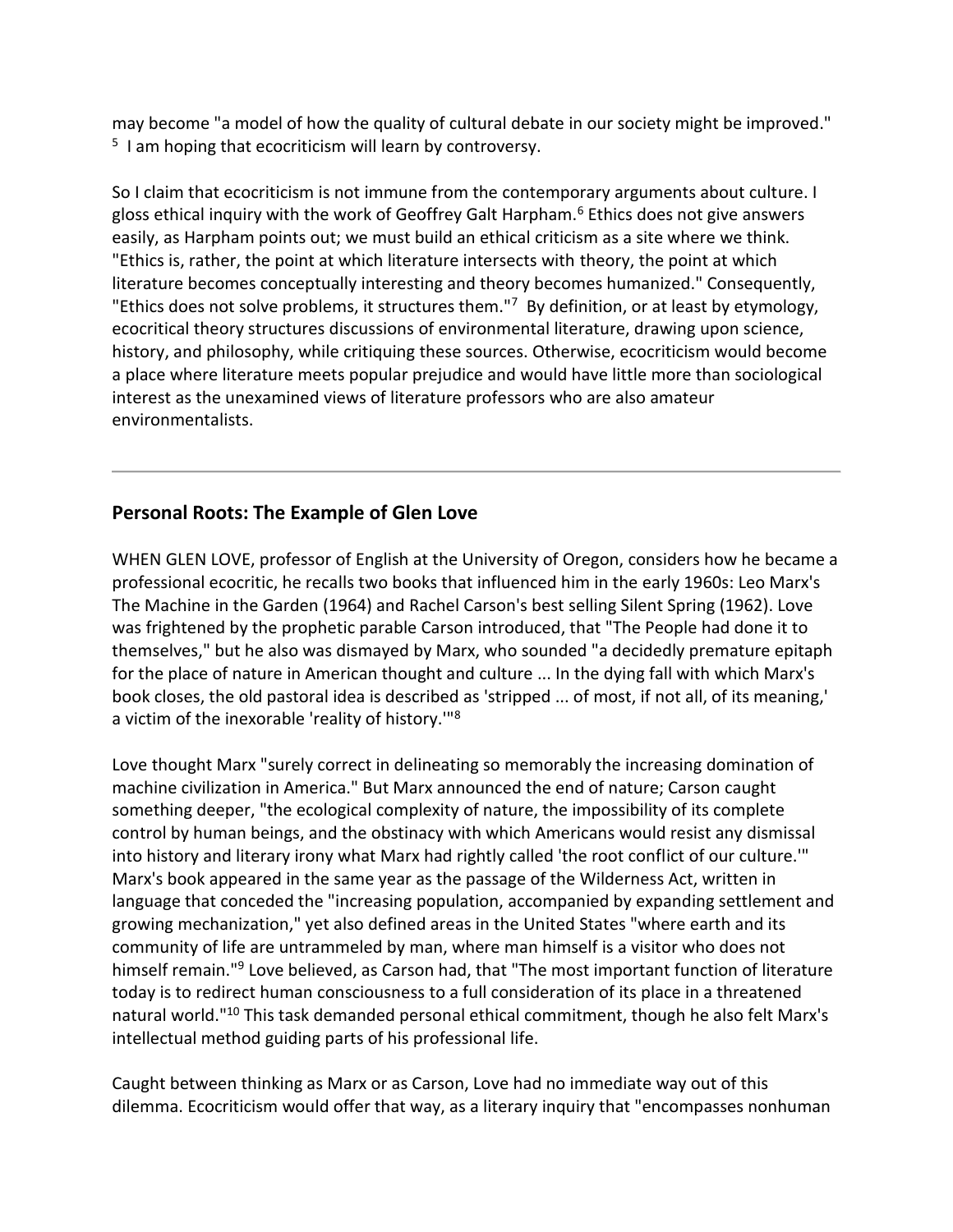as well as human contexts and considerations," on which it "bases its challenge to much postmodern critical discourse as well as to critical systems of the past."<sup>11</sup> If the postmodern insists that there is no privileged discourse, Love has been willing to privilege certain forms. Imagine that ecocriticism has evolved in a constrained design-space that includes certain privileged discourses. Call this space the landscape of ecocriticism. Imagine that this landscape was constructed not by biologist Carson or ecologist Aldo Leopold, but by a tradition of American literary studies that includes Marx, Henry Nash Smith, and Roderick Nash. Marx himself inherited the pastoral as part of a discourse where there are poles along a linear array of possible landscapes, from wilderness to garden. Marx projected these as ideological positions from which speakers emerged. For us these have become speakers from wilderness to civilization, or alternately from nature to culture; as understood in political terms, from preservation to conservation; or in philosophical terms, from biocentric or ecocentric to anthropocentric; or as inherited from Frederick Jackson Turner, from the West to the East. Ecocriticism has been defined as the work of scholars who "would rather be hiking." It grasped the language of Thoreau, especially as invented in "Walking," to speak for nature, wildness, and the West, while conflating these terms.<sup>12</sup> Ecocriticism found its position by conflating languages near the wild, natural, biocentric, and western pole. Like the voice in "Walking," it found a position and a relation to an urban audience. Topical considerations of gender, race, class, and ethnicity have fixed themselves as positions within the design space, or, dare I say, ecocriticism's inherited cultural construction.<sup>13</sup> Until recently, ecocriticism did not consider that other lines of reasoning would cross, and confront, its inherited interests.

Many ecocritics have imagined also the evolution of the landscapes they represent as having gone from nature to culture on a one-way path, "to hell in a hand basket," as Dave Foreman, chief founder of Earth First! would put it. Mind you, this trajectory may or may not be the true path of history! My point is that it is an influential position within ecocriticism. To dismiss it as declensionist or apocalyptic may be simplistic, given the state of the world. Ecocriticism certainly sings something like the blues: "My baby left me and run all over town ... Oh come back please ..."

Glen Love's reminiscence reveals a major challenge for ecocriticism, its ability to adhere to a social and political program while accepting a critique of the way it structures ethical issues. A point I take from his recognition of the importance of Marx is the simultaneity of the appearance of modern (even if nostalgic) preservation proposals, for wild and/or pastoral landscapes, with critiques of the ideologies behind these proposals, and vice-versa. Within this structure of proposal and critique one could pair Gary Snyder's *The Practice of the Wild* with William Cronon's "The Trouble With Wilderness," and Simon Schama's *Landscape and Memory* with Lawrence Buell's *The Environmental Imagination*. More recently, Dana Phillips's *The Truth of Ecology* offers a panoramic critique of ecology and criticism.<sup>14</sup>

In all disciplines, positions emerge in quasi-dialectical ways. Here, an expression of the need for social action is met at inception by critique, suggesting that ecocriticism must expect collisions of positions and prepare to critique its own critical methodology and program, while not paralyzing its own "real work."15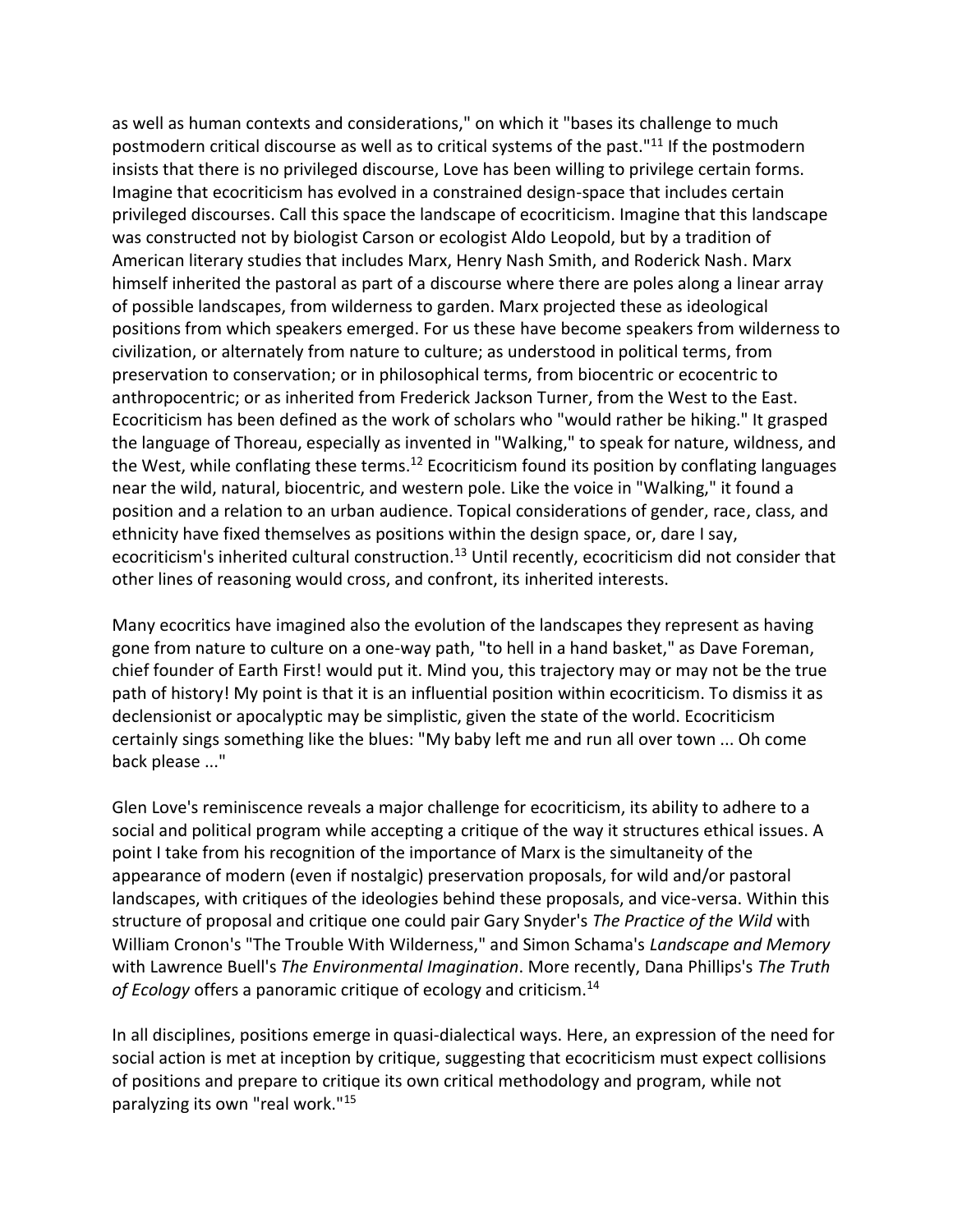Already, ecocritics are becoming retrospective. An example might be the introduction to Lawrence Buell's *Writing for an Endangered World*. To Buell's accurate statement I would make a much stronger case for interdisciplinary work and for place-based case studies. Not that we should think like scientists (or economists, or game theoreticians) but that we should know how they think.<sup>16</sup>

# **Institutional Origins of ASLE**

BORN OUT OF disparity, perhaps discordant harmony, between inherited positions within the discipline(s) of literature, ecocriticism has currency within The Association for the Study of Literature and Environment (ASLE), established in 1992 at a special session of a Western Literature Association conference in Reno, Nevada. ASLE now has groups in Germany, Japan, the United Kingdom, and Korea whose purposes include sharing of facts, ideas, and texts concerning the study of literature and the environment.<sup>17</sup> ASLE publishes *ASLE News* (biannually) and, since 1993, *Interdisciplinary Studies in Literature and Environment (ISLE*), the official biannual journal.

According to its official statement of editorial policy, *ISLE* "reflects the rapid growth of ecological literary criticism and environmental scholarship in related disciplines in the United States and around the world in recent years, which in turn reflects the steady increase in the production of environmental literature over the past several decades and the increased visibility of such writing in college classrooms." *ISLE* "seeks to encourage such scholarship, writing, and teaching, while facilitating the development of a theoretical foundation for these activities. It also seeks to bridge the gaps between scholars, artists, students, and the public." ASLE's "Graduate Handbook" states that pursuing a degree in literature and environment "implies investigating the body of literature sometimes referred to as 'nature writing' or 'environmental literature'; or examining literature through an 'ecocritical' lens."<sup>18</sup>

Methods include traditional author/work approaches: biographical studies of nature writers.<sup>19</sup> Studies often are defined in regional ("Contemporary Southwestern Environmental Literature"), historical ("Nature Writing of Nineteenth-Century New England"), or generic terms (essays, poetry, fiction and other genres from a given region or time period). $^{20}$ 

In the discourse of ASLE, the terms "green" and "ecocritical" are often synonyms for a particular set of approaches toward texts, as in "green reading." Gioia Woods includes the following literary questions: "How is nature represented in this text? How is wilderness constructed? How is urban nature contrasted with rural or wild nature? ... What role does science or natural history play in a text? What are the links between gender and landscape? Is landscape a metaphor? How does environmental ethics or deep ecology inform your reading?"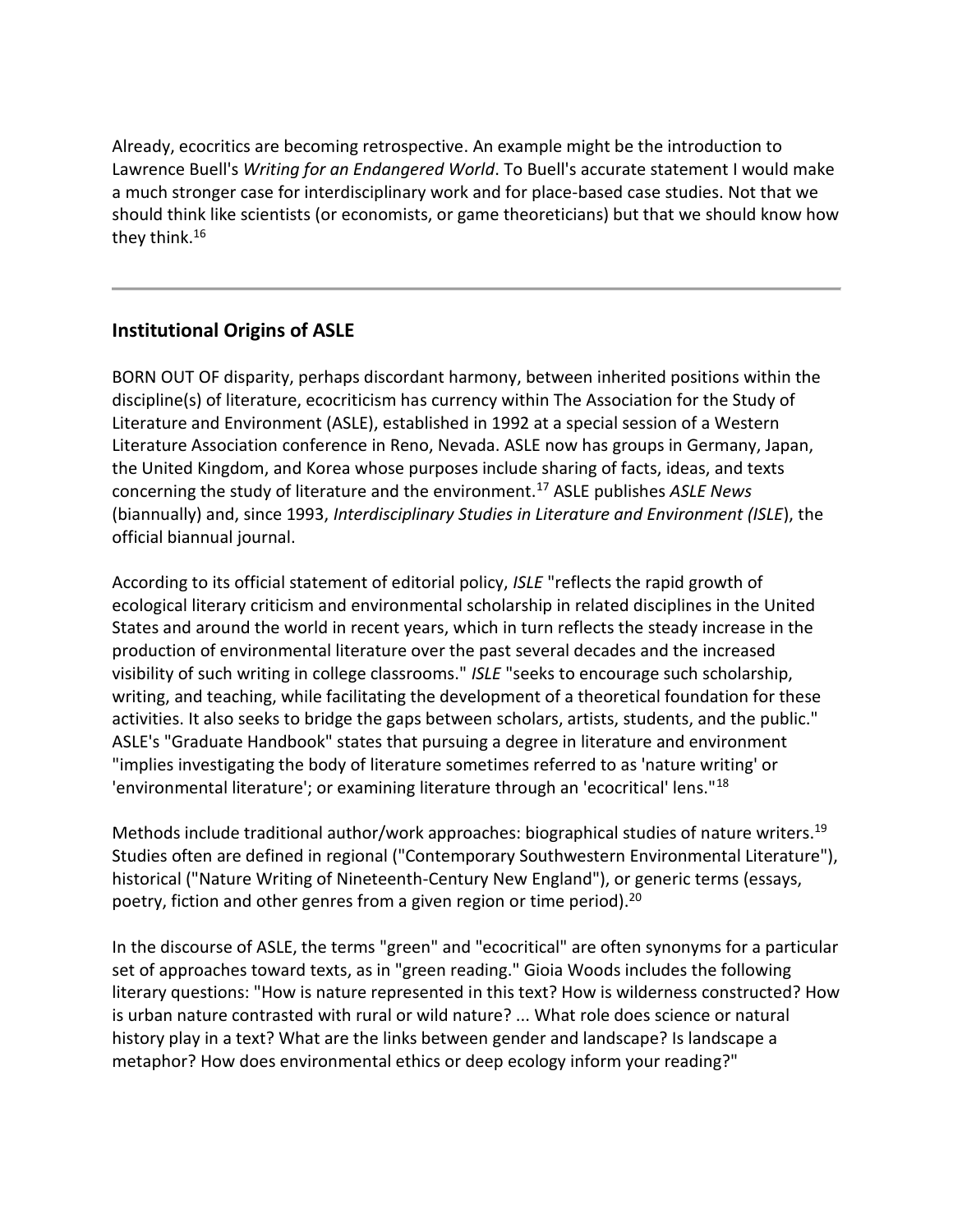Most ASLE members pursue academic careers in English departments. The ASLE web site notes that the six most prominent graduate programs include Antioch New England, in environmental studies; University of Arizona, Tucson, in comparative cultural and literary studies; University of California, Davis, in English; University of Montana, Missoula, in environmental studies and the environmental writing institute; University of Nevada, Reno, in English; and the University of Oregon, Eugene, in English and environmental studies.

ASLE has sponsored five major conferences since 1995. The last two Biennial ASLE Conferences, in Flagstaff, Arizona (19–23 June 2001) and Boston, Massachusetts (3–7 June 2003), were organized so that participants could follow sequential sets of "tracked" sessions on themes or methods, including studies of "urban nature," places (such as literature of the sea), environmental justice and postcolonial issues, Native American literature, pedagogy, genre studies, and interdisciplinary studies, where evolutionary science has played a growing role. Recent plenary speakers have included Grace Paley, Sandra Steingraber, E. O. Wilson, Lawrence Buell, Leo Marx, Sam Bass Warner, Janisse Ray, Annette Kolodny, Gary Nabhan, Joseph Carroll, Maxine Sheets-Johnson, Ofelia Zepeda, and Simon Ortiz.

The shape of these conferences is central to ASLE's agenda. A remarkable informality at ASLE conferences makes them seem more like a summer camp or retreat. In the evenings, people play guitars and sing campfire songs. The idea borrowed from environmental organizations is that informality fosters community. All this group harmony imports the ideology of the environmental groups from which ASLE sprang and can result in preaching to the chorus. Everyone is friendly, but what if people are spending more time learning to play folksongs than learning literary methods? What if ecocritical thinking is fuzzy?

## **A Branching Tree of Ecocritical Methods**

CHERYLL GLOTFELTY, co-editor of a widely used introductory textbook, *The Ecocriticism Reader* (1996), maps the methods of ecocriticism. In "Literary Studies in an Age of Environmental Crisis," she notes that ecocriticism asks a wide-ranging set of questions, and she insists "all ecological criticism shares the fundamental premise that human culture is connected to the physical world, affecting it and affected by it. Ecocriticism takes as its subject the interconnectedness between nature and culture, specifically the cultural artifacts of language and literature. "[A]s a theoretical discourse, it negotiates between the human and the nonhuman."<sup>21</sup>

Glotfelty's view is wider than that in William Rueckert's founding essay of 1978, "Literature and Ecology: An Experiment in Ecocriticism," where he defines the "eco" in ecocriticism as "the application of ecology and ecological concepts to the study of literature." Rueckert suggests that the grounds of the method be acquired from the science of ecology.<sup>22</sup> This premise has resulted in a great deal of trouble. Another foundational work, Joseph Meeker's *The Comedy of Survival* (1972), has come under attack recently because its versions of human evolution and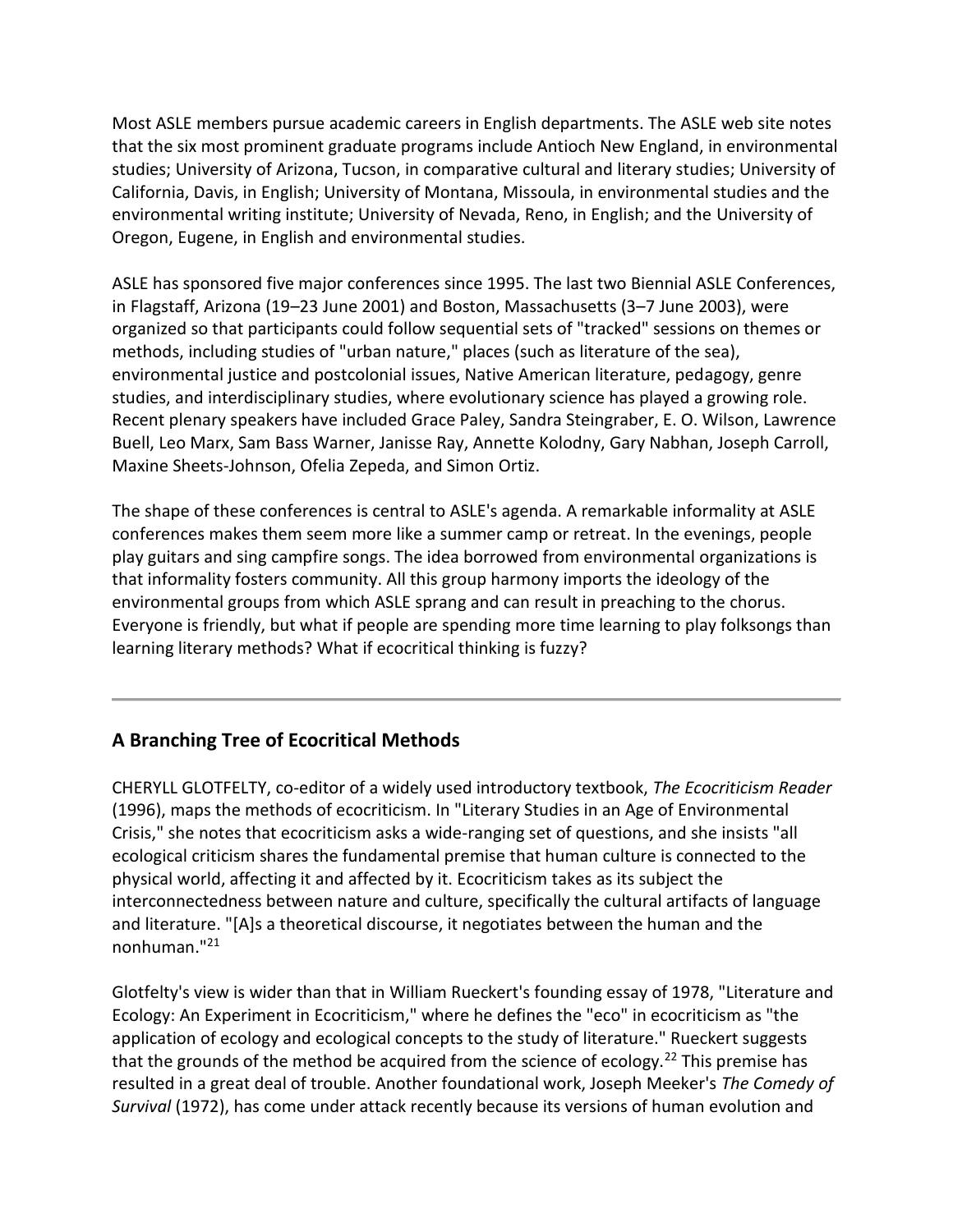ecology are now dated.<sup>23</sup> Ecocritics wrestle with constantly changing scientific paradigms and findings; as I shall argue, these problems are only partially clarified by historical studies and critiques of concepts of ecology—scientific and popular.<sup>24</sup>

Initially, ecocritics focused on "nature writing," in specifically "environmental texts." Lawrence Buell's interest in "the nature of environmental representation," allows him to set out a "checklist" of four points that characterize an "environmentally oriented work." They are:

The nonhuman environment is present not merely as a framing device but as a presence that begins to suggest that human history is implicated in natural history. The human interest is not understood to be the only legitimate interest. Human accountability to the environment is part of the text's ethical orientation. Some sense of the environment as a process rather than as a constant or a given is at least implicit in the text.<sup>25</sup>

## **Collecting Nature Writing in Anthologies**

BUELL'S DESCRIPTION of the "environmental text" reveals the kinds of questions the ecocritic wants to ask and also the roots of ecocriticism, which sought its origins first among authors who were heirs to American Romanticism and its tradition: Henry David Thoreau, John Muir, John Burroughs, Mary Austin, Aldo Leopold, and Rachel Carson. Ecocritics initially also gave some attention to origins in writers such as William Bartram and John James Audubon, and more modern writers, including Wallace Stegner, John McPhee, Edward Abbey, Gary Snyder, Annie Dillard, Wendell Berry, Barry Lopez, and Terry Tempest Williams. These choices constitute the core of early anthologies of "American nature writers." Anthologizing continues to be a major project that shapes the questions ecocritics ask.<sup>26</sup>

Cheryll Glotfelty frames the work of "canon-formation," as in recovering "early" nature writing, using a broad analogy between ecocriticism's aims and Elaine Showalter's model of feminist critical aims.<sup>27</sup> "In much the same way [as in the development of feminist theory], ecocritics are rediscovering early writers, rereading the classics from a 'green' perspective and beginning to frame their subject in a theoretical way," Glotfelty writes. Notable extended examples of recovery include Rochelle Johnson and Daniel Patterson's editions of the writings of Susan Fenimore Cooper, and Michael Branch's Reading the Roots: American Nature Writing before Walden.<sup>28</sup>

Several university presses have brought out ecocritical monographs. These include Georgia, Virginia, Utah, Arizona, Harvard, MIT, Oregon State, SUNY, Iowa, Nevada, and New England. Milkweed Editions and Island Press also have substantial lists.

Four anthologies of ASLE/ISLE critical essays have been published, including the University of Illinois republication of ISLE 3.1 as Ecofeminist Literary Criticism (1998). The ISLE Reader,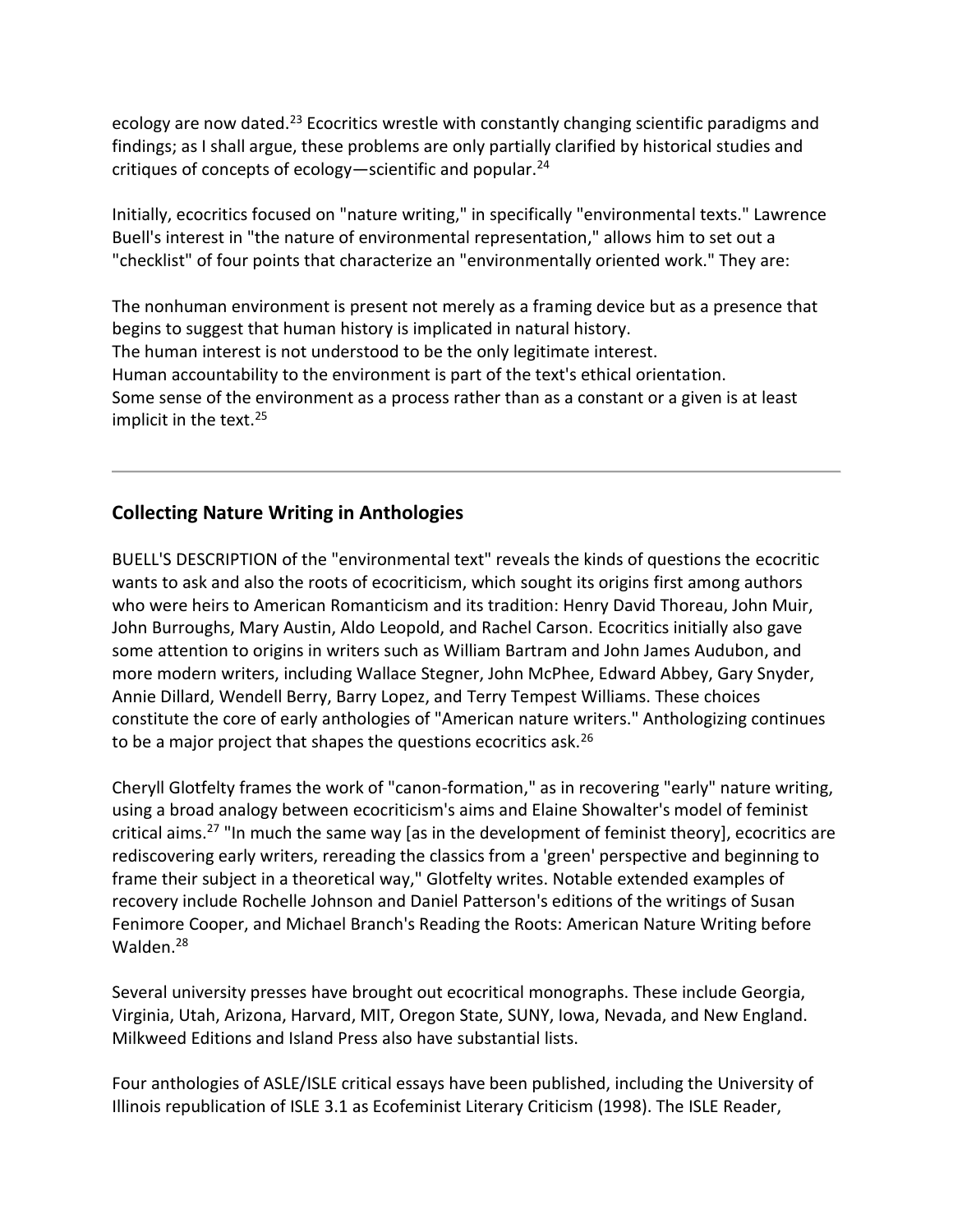celebrating the journal's tenth anniversary, structures ecocritical interest as, 1) re-evaluations of authors; of themes, including population and wilderness; and of genres; 2) interdisciplinary studies of consumerism, gender, Romanticism, environmental education, films, and 3) theoretical essays on activism and bioregionalism, ecocriticism, reading, urban studies, feminism and postcolonial theory.<sup>29</sup> Journals similar to ISLE include Orion, Terra Nova, and Northern Lights.

#### **Representing Nature**

NORMAN MACLEAN told a perhaps apocryphal story in the acknowledgments of *A River Runs Through It*, and ecocritics often retell it as an implicit argument behind canon formation. Maclean's book was rejected by a publisher with the comment, "These stories have trees in them." As told, the disdainful publisher locates himself in New York, "coolly dismissing" the stories because they are western, because they have nature in them, or for both reasons. The University of Chicago Press rescued the western book. As Jennifer Price might invert the story, all published or even manuscripted narratives have trees in them because they are made of trees: Nature is always with us at home. But assuming westerners can get their stories published, can "nature writers" represent trees?<sup>30</sup>

In the broadest terms, as Glen Love or Cheryll Glotfelty argue rather pithily, the ecocritic says yes and speaks for literature as if it had trees in it, for good reasons, and as if the nonhuman environment were an actor. What does a literary critic mean by saying that environment acts in a work of literature, when academic convention requires that literature be treated as a human—not natural or divine—construction? (In order to avoid several possible clear absurdities, the critic must take some care with questions of representation.)

More recently, positions on the relationship between environment and literary representation have been refined and more widely dispersed in academic conferences and publications. In the abstract to "What Ecocritics Do: A Roundtable on Methods Useful to Environmental Historians," presented at the 2001 ASEH conference, I introduced ecocriticism in the following way: The editors of a New Literary History special issue on Ecocriticism find that "Ecocriticism challenges interpretation to own grounding in the bedrock of natural fact, in the biospheric and indeed planetary conditions without which human life, much less humane letters, could not exist." Consequently, "Ecocriticism thus claims as its hermeneutic environment nothing short of the literal horizon itself, the finite environment that a reader or writer occupies thanks not just to culturally coded determinants but also to natural determinants that antedate these, and will outlast them." In this claim, the interests of ecocriticism and environmental history are linked.<sup>31</sup> In the Modern Language Association's "Forum on Literatures of the Environment," Lawrence Buell writes, "Although the study of literature in relation to physical environment dates back almost as far as literary criticism itself, only in the 1990s has it assumed the proportions of a movement." Buell multiplies the number of projects under the rubric of ecocriticism to include: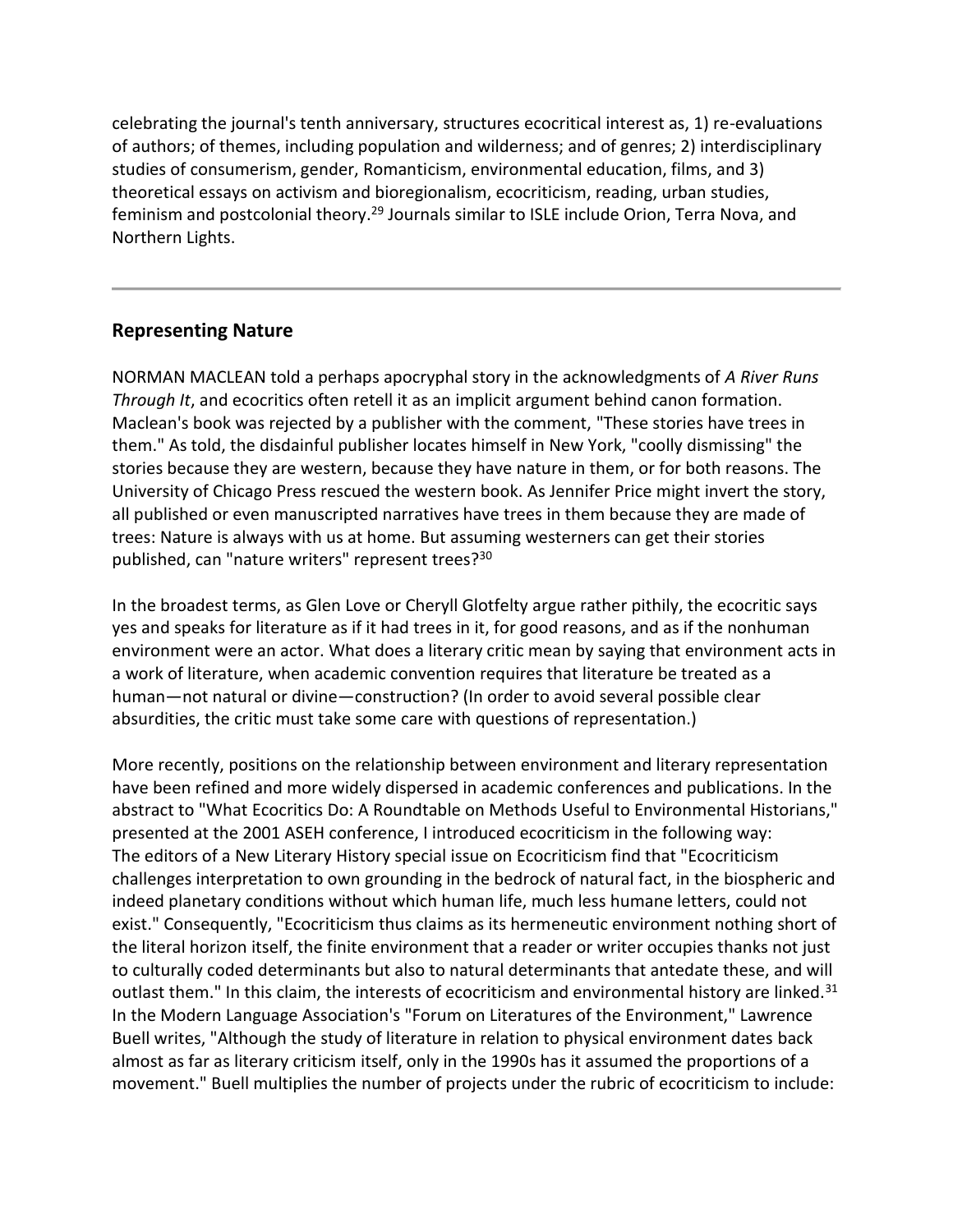(1) consideration of the possibilities of certain forms of scientific inquiry (e.g., ecology and evolutionary biology) and social scientific inquiry (e.g., geography and social ecology) as models of literary reflection; (2) textual, theoretical, and historical analysis of the palatial basis of human experience; (3) study of literature as a site of environmental-ethical reflection—for example, as a critique of anthropocentric assumptions; (4) retheorization of mimesis and referentiality, especially as applied to literary representation of physical environment in literary texts; (5) study of the rhetoric (e.g., its ideological valences of gender, race, politics) of any and all modes of environmental discourse, including creative writing but extending across the academic disciplines and (indeed even more important) beyond them into the public sphere, especially the media, governmental institutions, corporate organizations, and environmental advocacy groups; and (6) inquiry into the relation of (environmental) writing to life and pedagogical practice. These and other ecocritical projects are being produced both separately and in combination, and by no means with one accord.<sup>32</sup>

As in environmental history, the American center of ecocriticism is contested. In the expanded, published version of a forum that began as a session at the 1998 annual convention of the Modern Language Association, Ursula K. Heise, professor of comparative literature, summarizes "the comparatist's perspective on ecocriticism." First, "ecocriticism has nothing specifically to do with American literature. This means, of course, not that ecocriticism does not or should not deal with American literature but that it is not in principle more closely linked to American than to any other national or regional literature." Second, "ecocriticism has nothing specifically to do with nature writing. Again, this does not imply that ecocriticism does not ever deal with nature writing; clearly, it often does. But to suggest that it deals with nothing else is comparable to claiming that feminism is only applicable to texts by or about women." Third, "ecocriticism has nothing specifically to do with nature writing."<sup>33</sup>

Clearly, ecocriticism can become a hot and contested topic in the world of literary studies. But do ecocritics read, manipulate, and use texts in a unique manner? The quick answer is that they are like other literary critics "examining textuality, not just summarizing textual content." But there is an added component.

## **Foundational Works, Interdisciplinary Studies**

AS BECOMES CLEAR from a larger survey of critical methods in articles published in the journal *ISLE*, some ecocritics sift texts as Buell does, some believe all texts can be read as environmental texts, and some take an intermediate position. The length of the ecocritical reach depends, in individual cases, on certainty of critical approach, but even more on certainty of the sources of authority. Hence the importance of the "eco": By positing connection and relationship, it permits interdisciplinary work to gain authority and analytic power from disciplines outside one's own. At bottom, ecocriticism needs to import scientific authority in order to combat two positions, 1) that culture can be a refuge from nature, and 2) that nature is merely a cultural construction.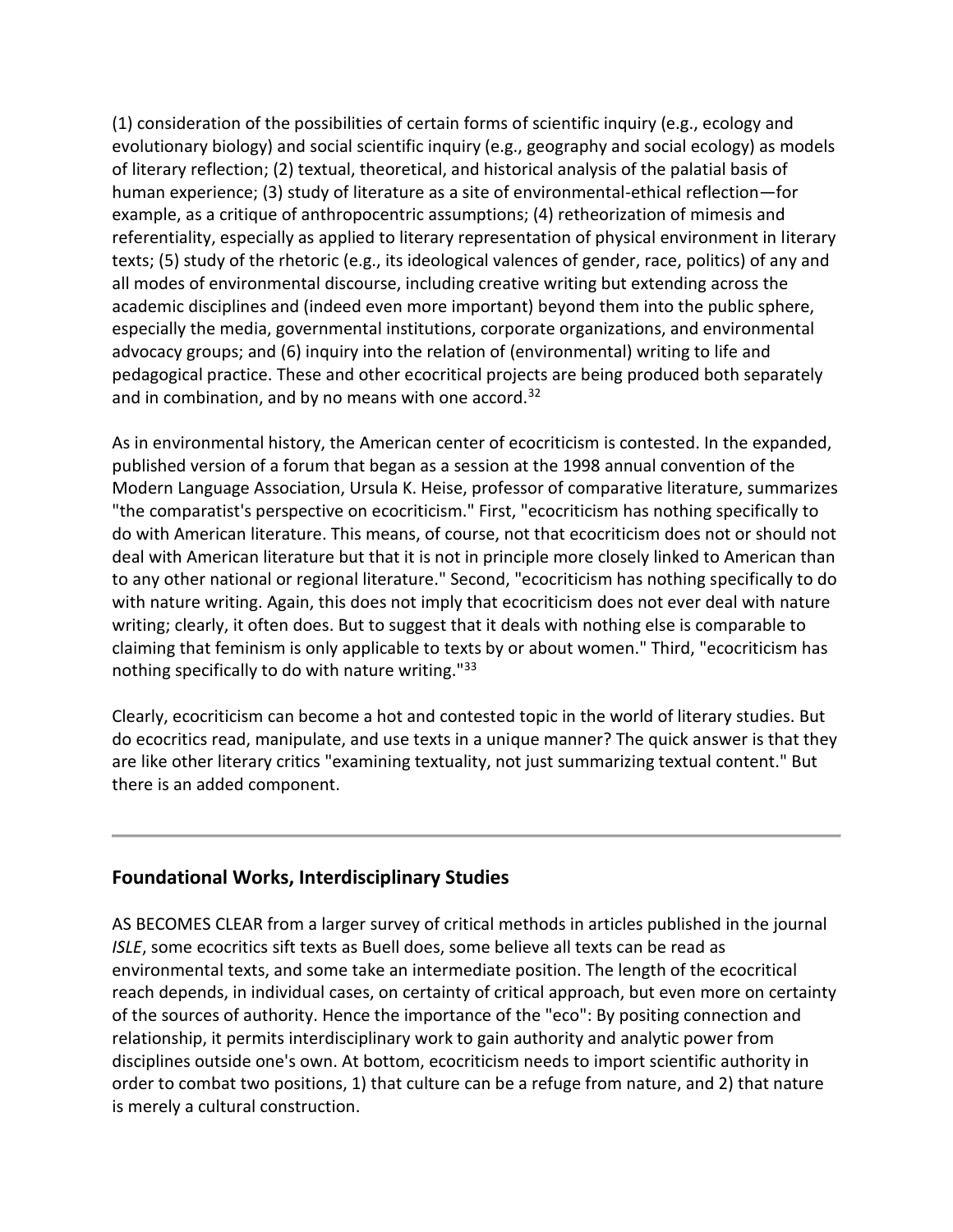Power and authority account for part of what ecocritics mean when they invoke "interdisciplinary." There is also a real hope that a concerted multidisciplinary effort can avert environmental disaster. How does one become interdisciplinary? Because ecocriticism is interested in ecology and other environmental sciences, it must cross disciplinary boundaries and use the methods and findings of other disciplines when it asks, "What is environment?" or "Why think in ecological or evolutionary ways about it?"

Like history, ecocriticism asks, "How shall scholars deal with continuities and discontinuities found in environmental history, social history, and cultural history?" These questions are universal, raised—to use two disparate examples—by ecologist Daniel Botkin in Discordant Harmonies and by historian Patricia Nelson Limerick in The Legacy of Conquest.<sup>34</sup> Open questions inside and outside of ecocriticism include the following: Is "literature and environment" a sub-discipline of literary studies, or an extension out of literary studies into environmental sciences, or a practice largely within the paradigms of the humanities and social sciences? This issue sounds abstract, but the derogatory term "Standard Social Science Model" (SSSM) bruited about by an increasing number of sociobiologists and evolutionary psychologists has been cited increasingly in ecocritical literature, perhaps because it places nature first or in academic terms seems to allow a re-biologizing and consequent hegemony of biological interpretations for human behavior, including literary production.<sup>35</sup>

Closer to home, can literary critics historicize and theorize ecology while keeping their own vision and agenda from becoming discordant? How can they practice relation—putting together history, ecology, literary theory—in the study of literature? Some mainline literary critics who have offered widely cited models for ecocritical method that moves beyond the Smith/Marx/Nash landscape include George Levine and Gillian Beer on Darwin and fiction; Leo Marx, Raymond Williams, Lawrence Buell, and Terry Gifford on the pastoral; and Simon Schama and Robert Pogue Harrison on cultural studies. Ecocritics read Annette Kolodny and Anne Whiston Spirn on the cultural dimensions of landscape, Donna Haraway and perhaps Sarah Blaffer Hrdy, as feminist historians of science; and Jennifer Price on the relationship between nature and culture.<sup>36</sup> A wide variety of approaches to Thoreau demands its own bibliography.<sup>37</sup> Major writers that ecocritics would like to claim as forebears (always a questionable practice since it assumes a strange historical rationale) are included in David Mazel's A Century of Early Ecocriticism, whose highlights include John Burroughs, Mabel Osgood Wright, Norman Foerster, Aldo Leopold, Lewis Mumford, F. O. Matthiessen, Perry Miller, Sherman Paul, and, somewhat prematurely considering his recent activity, Leo Marx.<sup>38</sup> One might add, in an interdisciplinary way and on the Aristotelian principle that literature falls between history and philosophy, J. Baird Callicott, Holmes Rolston III, Roderick Nash, Max Oelschlaeger, and Val Plumwood.<sup>39</sup> To speak in general terms, the environmental historians who regularly influence ecocritical discourse tend to be "naturists" like Carolyn Merchant, Donald Worster, Donald Hughes, and Dan Flores. Unfortunately the ecocritic's reading list rarely includes urban historians like Martin Melosi. Though Alfred Crosby, William Cronon, and Richard White are powerful influences, many of the more technical and complicated historical arguments in works like Nature's Metropolis or The Measure of Reality, Remembering Ahanagran, or The Middle Ground are less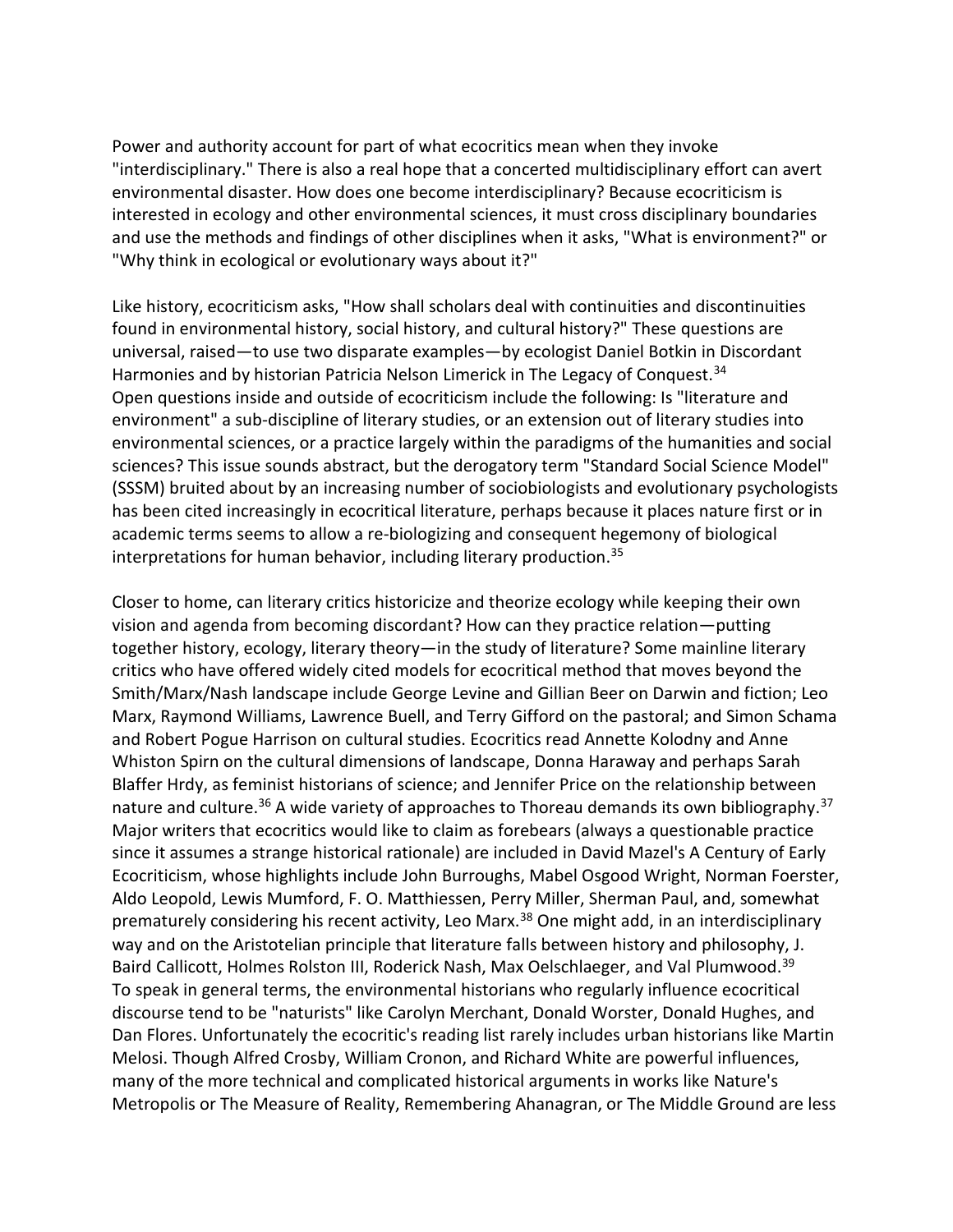known. Ecocritics are partial to narratives that include a great deal of first person story-telling, like those of William deBuys.<sup>40</sup>

Major critics closely associated with ASLE appear in Glotfelty and Fromm, in the special ecocriticism edition of New Literary History, and two anthologies of critical essays: *The Green Studies Reader*, edited by Laurence Coupe, and *Writing the Environment*, edited by Richard Kerridge and Neil Sammells.<sup>41</sup>

Sometimes the preference for a specific author by an ecocritic reveals shared foundational ideology, as in the case of a favorite like David Ehrenfeld, whose *Arrogance of Humanism* rails against "anthropocentrism," or George Sessions and William Devall, whose *Deep Ecology: Living as if Nature Mattered* speaks for ecocentrism by presenting a rigid ideology and somewhat simplified "life-style" doctrine. On the other hand, David Rothenberg's more nuanced analysis of deep ecology has been most influential in ASLE circles.<sup>42</sup>

## **How Ecocritics Read**

WHAT CAN HISTORIANS learn from the way ecocritics read? All literary critics are taught to practice close reading—pay attention to language, its genealogy, complexity, ambiguity, the way it carries intended and unintended meaning, and creates expectations on the part of the reader. Trained as literary scholars, ecocritics read and write differently than historians, but not very differently. Rhetorical strategy is important to the literary critic, while the rational structure of argument is likely to catch the attention of the historian. The kinds of questions literary critics ask and the kinds of thesis statements they are likely to write are most easily revealed in a "close reading."

Consider two essays on wilderness, for example. Though lawmakers may be interested in legal language, managers may be interested in the language of policy, and journalists interested in the most recent controversy, students of literature and environment are interested in the discourses of wilderness.

A standard literary exercise, invented by Ian Watt, is to ask what the "style" of the introduction to an imaginative work reveals about its possible directions.<sup>43</sup> Literary critics have been taught, Ezra Pound style, to read for similarities and differences. We immediately notice that the language of William Cronon's "The Trouble With Wilderness: Getting Back to the Wrong Nature" (1995), is and is not the same as the language of Robert Marshall's "The Problems of the Wilderness" (1930).<sup>44</sup> We wonder immediately whether the former title alludes to the latter, but more than that, we notice the difference in strategies of discourse. Noting the differences in the dates of the essays does not mean that we might imagine any kind of "progress" in conceptions of wilderness, as Roderick Nash seems to in Wilderness and the American Mind, but we do notice the likely differences in the contexts—cultural, biographical, and linguistic—of these essays.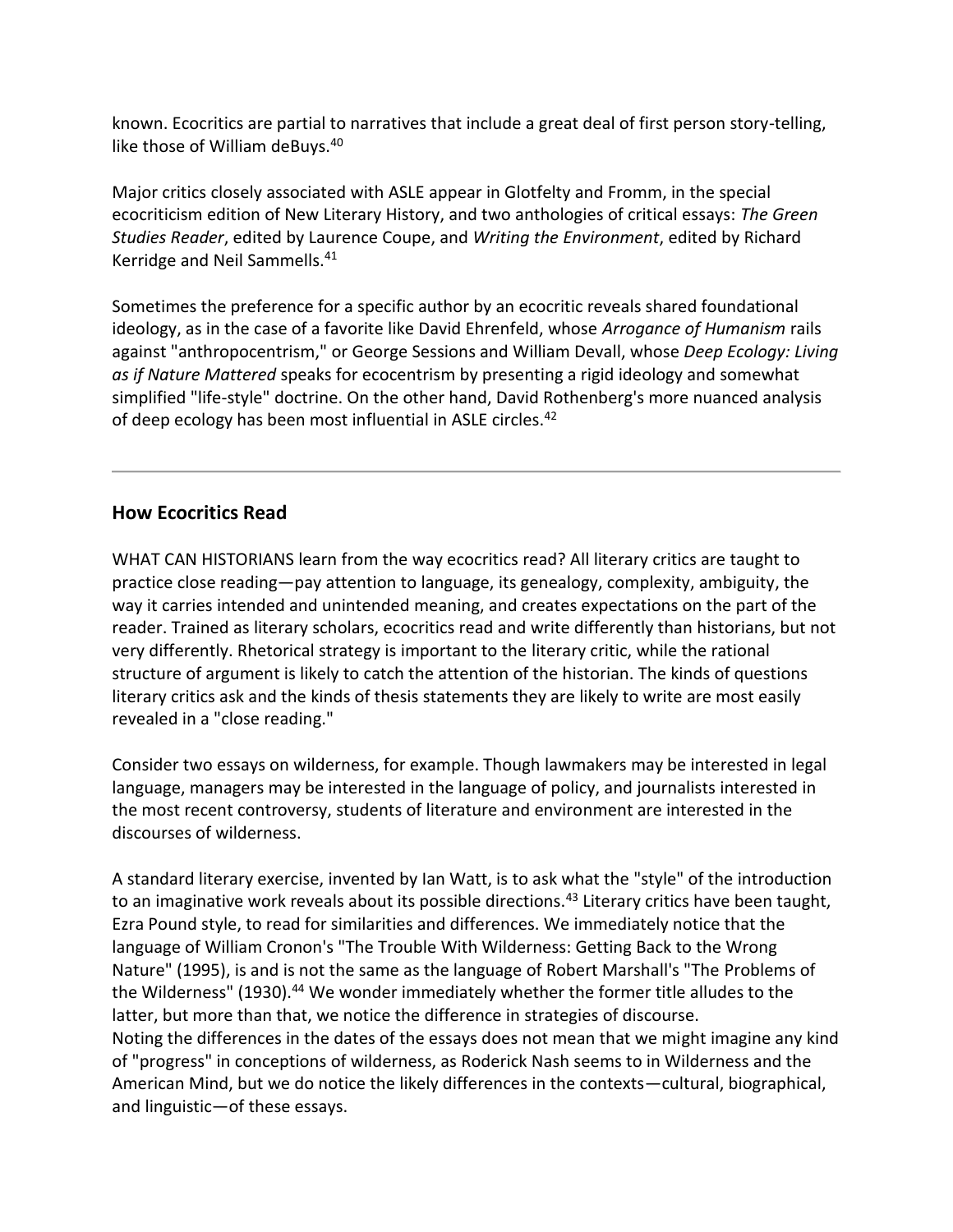Our attention is not simply toward diction, though both essays begin with an argument from definition; one that takes up the first paragraph of Marshall's essay and lasts a bit longer in Cronon's. Marshall refers to Dr. Johnson, and to *Webster's New International Dictionary*. Cronon is more wily, by which I mean no disrespect. Marshall's mode of discourse is direct, and establishes a kind of earnestness, as he goes on to craft an elaborate definition by enumeration in his second paragraph, but Cronon complicates his term by calling into question appearance and reality, and creating mirrors, paradoxes, and other self-referential tropes in his first paragraph. In doing so, he also complicates the tone and persona of the narrator. Indeed the essay is highly self-referential, and the narrator admits by the third paragraph that his argument about wilderness may be taken by many readers as "absurd or even perverse." After all, how can there be something called "the Wrong Nature"?<sup>45</sup>

Let me go back and explore the shades of meaning between the titles: First of all, Marshall's suggests plurality, and possibly the ability to deal with problems one by one. Cronon's trouble is singular, as is "the wrong nature" in the subtitle of his essay. Also, Marshall speaks of the wilderness, where Cronon removes the defining article, thus removes the discreteness indicated by Marshall, and the defining article of a proper name: The Wilderness Society. We begin to see that the languages of the two essays reveal that Marshall's problems cannot be the same as Cronon's trouble; consequently they cannot mean the same thing by wilderness. Problems may be difficult, but they invite solutions, and the solutions, suggested by connotation, are likely to be rational, scientific, and even mathematical. Trouble suggests a condition of distress, worry, anxiety, or danger, quite possibly a disease, or a situation in which something mechanical or electronic is not functioning or operating as it should. Marshall uses the language inherited from the Enlightenment, while Cronon's modernist language is more appropriate for an "Age of Anxiety."

Both essays make allusions to historical information, and both call into question the idea of progress. Cronon does so with a statement, which he wants readers to interpret as ironic: "For many Americans wilderness stands as the last remaining place where civilization, that all too human disease, has not fully infected the earth. It is an island in the polluted sea of urbanindustrial modernity." Marshall's irony goes in a different direction: "The philosophy that progress is proportional to the amount of alteration imposed upon nature never seems to have occurred to the Indians."<sup>46</sup>

It is difficult for us not to notice that Cronon's language reveals that his essay has absorbed the "toxic discourse," as Lawrence Buell has called it, of the age of Rachel Carson, whereas Marshall's language, diction, and syntax, are more closely related, derived from, and extracted directly from the romantic and fertile primitivist prose of Willa Cather: "The land and all that it bore they treated with consideration; not attempting to improve it, they never desecrated it."<sup>47</sup>

One could go on. Marshall appeals to a crisis in time: "Within the next few years the fate of the wilderness must be decided." We can contrast the shape of his opening sentence with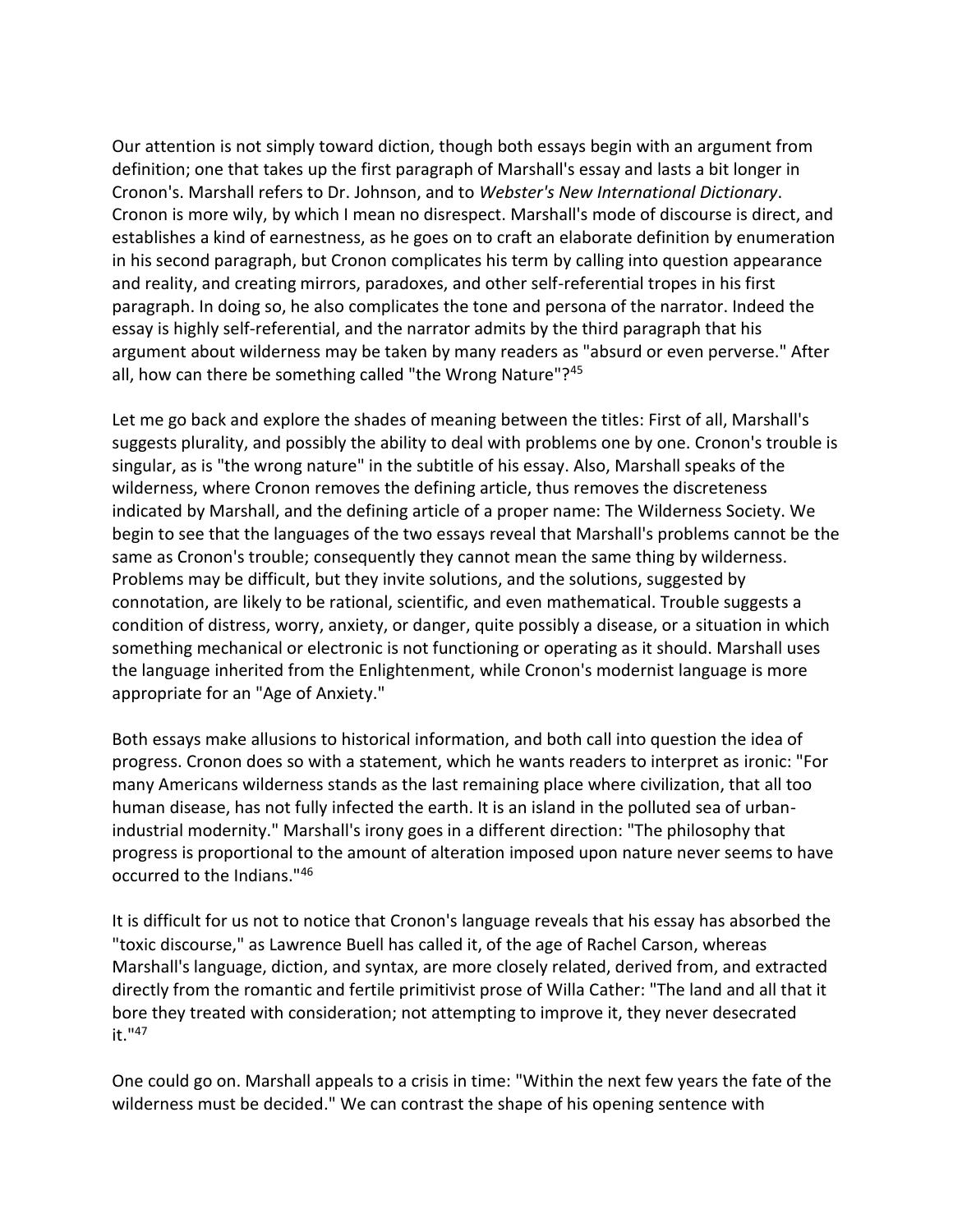Cronon's: "The time has come to rethink wilderness."<sup>48</sup> Cronon appeals to thought, to rethinking, Marshall to a plan of action. Hearkening back to Glen Love's distinction, one paradox is that the shape of Cronon's prose finally follows the position of Leo Marx, while borrowing from the language of Carson.

So why is this kind of reading important or useful to historians? First, literary critics believe the mode of articulation matters: It is a part, if not the central part, of how texts mean. Style is a part of the cultural work. Ecocritics believe that part of the problems of or trouble with the wilderness, is a result of language and rhetoric. There may or may not be such a thing as wilderness, but it is certainly constructed with words in essays. Second, literary critics remind us that we are part of a tradition of discourse that itself has a history. Third, and not least, literary critics remind us that we should write well and with good effect, while knowing as writers that our language reveals our times.

#### **How Ecocritics Write**

A DESIRE to integrate personal narrative and critical analysis has led to such publications as John Elder's Reading the Mountains of Home, William L. Fox's The Void, The Grid, & The Sign, and Playa Works, Ian Marshall's Story Line and Peak Experiences, and Rebecca Solnit's Savage Dreams and Wanderlust. (And perhaps, in the dark abysm of time, my own The Pathless Way.)<sup>49</sup> The form of these books insists that field study is integral and essential to understanding literary and aesthetic representations of landscape. They also establish a trend that has generated more sophisticated techniques for teaching field studies courses.<sup>50</sup> This method of writing has been termed "narrative criticism" by Scott Slovic.<sup>51</sup>

As reviews of admirable literature, as anthologies, or as promotions of a genre, many ecocritical essays lack focus, because the argument is by sequence—one exemplary book after another, as one sees often in the writing of Nash or Buell—and does not create an analytical structure. It distracts the reader while claiming to show multiple perspectives on an environmental problem.

Such unmoored comparisons and accumulations of texts emerge from the canonization and anthologizing work of ecocriticism. Because they are accumulative rather than analytic, they still work within the prison house of language. They fail to go to grounds, and they fail to reach their object, which is outside the world of words.

In its enthusiasm to disseminate ideas, a certain version of narrative ecocriticism might be better described as praise than criticism. I call this version of ecocriticism the "praise-song school." As characterized by the writings of critics like John Elder, the purpose seems to be to seek and find hope and comfort, and to offer both to readers, wherever they are, even in history. In *Reading The Mountains of Home*, Elder chooses one Frost poem, "Directive," and uses it for "hiking a poem and reading a wilderness." He writes: "Out of the openings and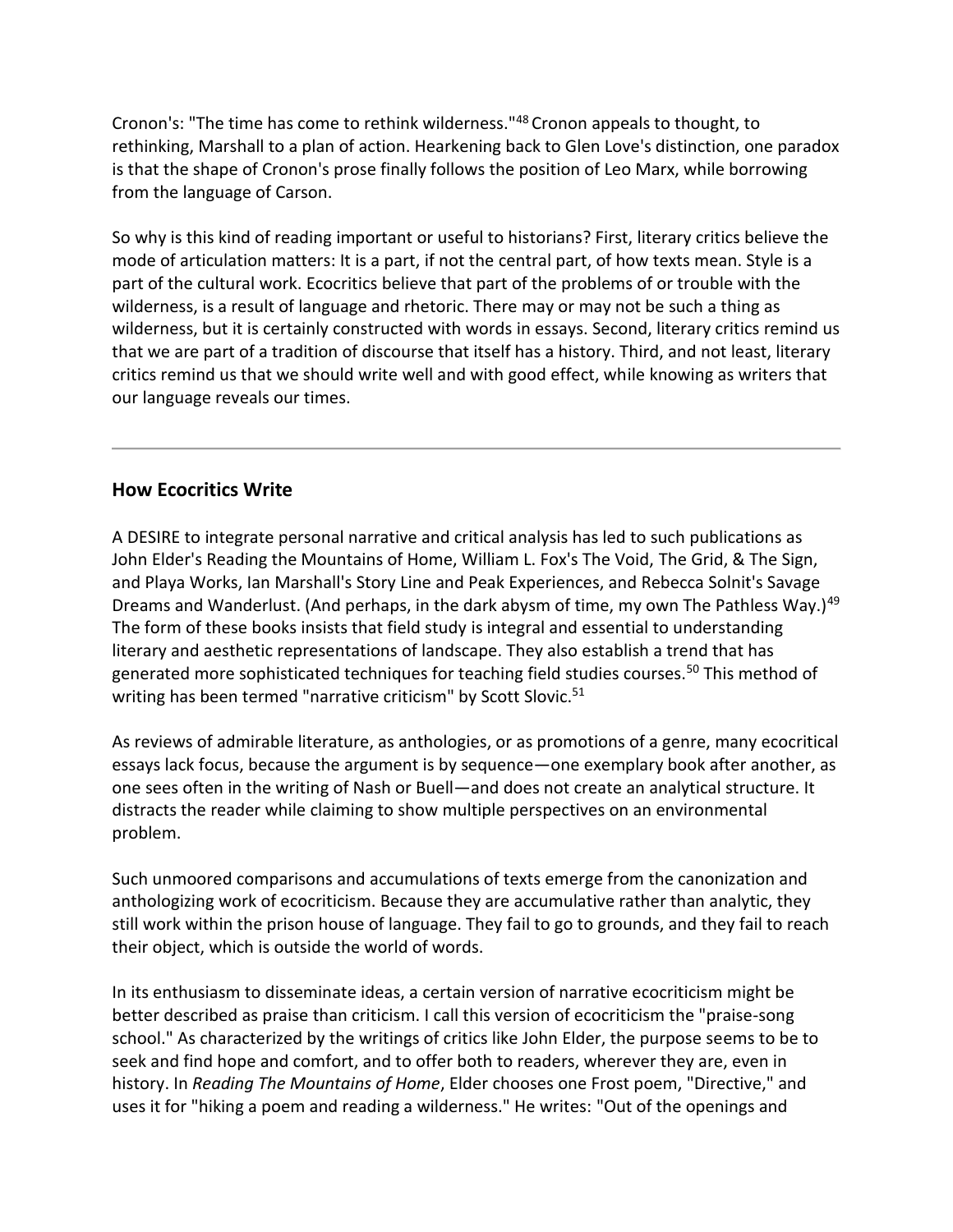limitations of my own experience, I offer this contribution to what [Leslie Marmon] Silko calls the 'ancient continuous story composed of innumerable bundles of other stories.'" This premise allows Elder to "identify with the losses and recoveries, the migrations and returns, that are the living circulation of our family's place on earth."<sup>52</sup>

In a forthcoming work focusing on the ideas of George Perkins Marsh, Elder does not look for cultural difference in the definitions of such key ideas as "restoration," in the way environmental historians like Marcus Hall do.<sup>53</sup> He prefers not to see the history of forests as contested terrains the way environmental historians see them, and he does not distinguish European and American ideologies on conservation as split at the root. Instead, Elder wishes to draw communal threads together.

In style, much so-called "narrative scholarship" is not sharply analytical but gracefully meditative; in homage to Thoreau, perhaps, it includes the first person. Narrative scholars look at landscapes not as fields for argument, but as scenes for reconciliation—of the wilderness ethic with the stewardship ethic, of nature with culture. Such lyrical, nearly religious work approaches a timeless harmony, and seems to be beyond rational scrutiny.<sup>54</sup>

The praise-song school also sees nature writing as a progressive historical tradition, seminal writers of the past leading to our contemporary ways of thinking. In the hands of critics like Elder, the progressive view of literary history—"This is where we have been going all along" uses the standard list of popular modern nature writers to create a parable of the development of finer environmental consciousness. Sometimes these critics write as if they return to timeless values, yet they neglect discussion of the principles of inclusion in and/or exclusion of writers in the canon.

Early writers are imagined—as Roderick Nash imagined Aldo Leopold—as "prophets." Major voices like Gary Snyder often are treated as gurus or icons rather than as writers. Local writers are praised for their provinciality under a claim for their "deep roots," thus further confusing life, genealogy, and literature.

Narrative scholarship is fraught with dangers. These include: 1) Such books are always turning into travelogue.<sup>55</sup> 2) Discussions of environmental topics like fast food and organic farming are based more on journalistic accounts than on rigorous scholarship, and are in danger of being clichéd. 3) Critical prose sometimes shifts to lessons on "the kind of life worth living" that are testimonial, as when Elder takes Frost to be such a model. Certainly historians, even Cronon, are not immune to this third problem in narrative scholarship: "I think of a November evening long ago when I found myself on a Wisconsin hilltop in rain and dense fog, only to have the setting sun break through the clouds to cast an otherworldly golden light on the misty farms and woodlands below, a scene so unexpected and joyous that I lingered past dusk so as not to miss any part of the gift that had come my way."<sup>56</sup> There is always a danger of such prose seeming like sermonizing.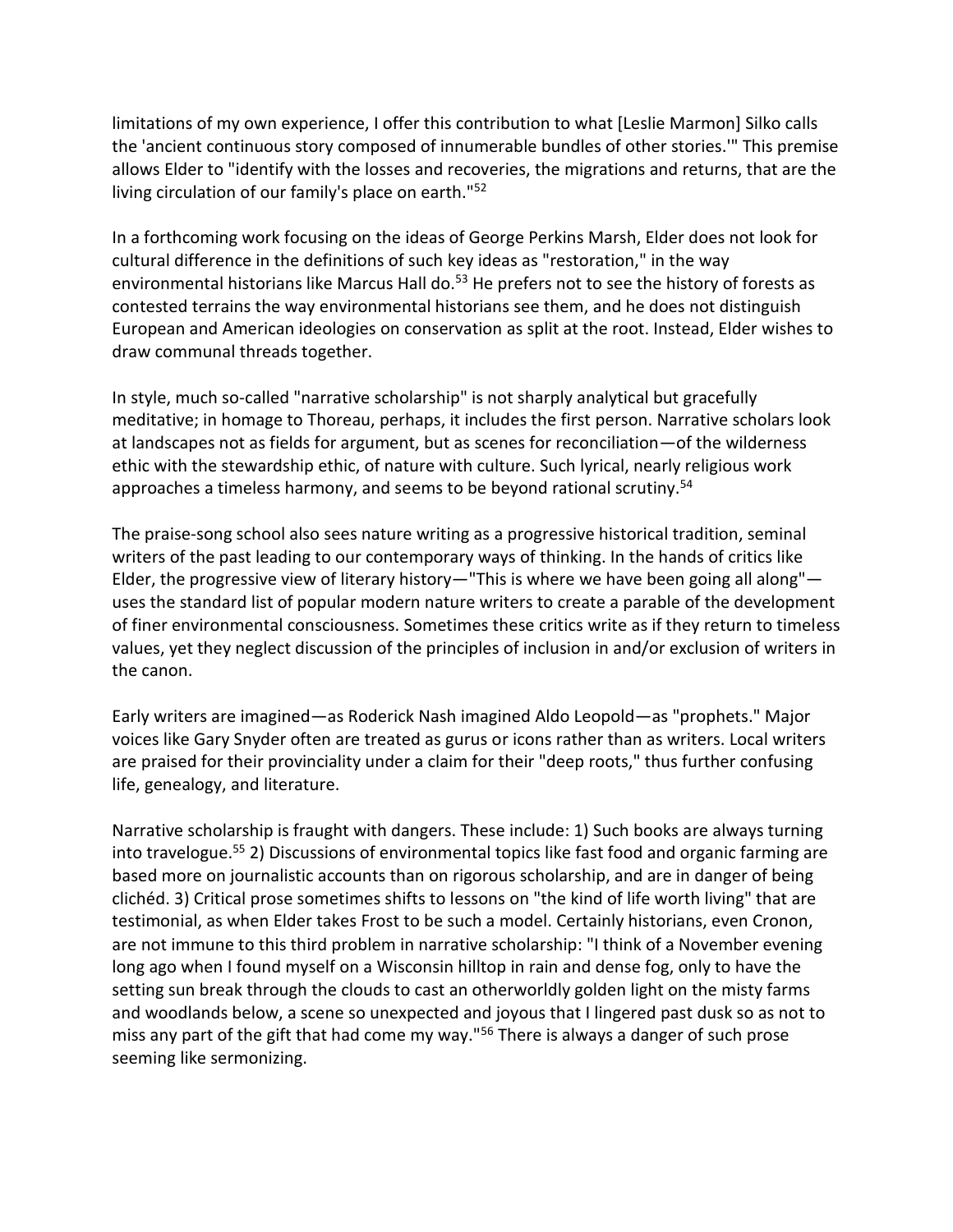The praise school is in danger of forgetting that the critical task, at its best, requires an open inquiry. Reading is not simply a consumer activity: Interesting critics do not simply choose ideas and authors that best fit a pre-arranged interior cognitive décor. The purpose of subjecting texts and authors to critical inquiry is not simply to search for authority to buttress an argument or perspective. Criticism is not the same as sermonizing; it must be able to entertain ideas as they are established. Not simply descriptive, it requires making judgments, positive and negative, about the texts under inspection and about the critical perspective being used. Nevertheless, many ecocritics continue to value celebration. The Credo Series, published by Milkweed Editions and edited by Scott Slovic, is such a celebration, praised by SueEllen Campbell because "for many of the rest of us, the most powerful current may be the one that moves us through the shadow of loss toward love and care, toward cherishing."<sup>57</sup>

However, narrative scholarship also suggests something positive: that criticism and "nature writing" can merge and sing together if the writing is good enough. At the ASLE conference in 2003, Sandra Steingraber said that when she read Terry Tempest Williams's *Refuge*, the personal narrative opened up possibilities that allowed her to write *Living Downstream*. <sup>58</sup> It is the nature of this vital literary tradition that writers are seduced by the way others read and write landscape and literature together. At the same time, an analytical critic, like me, is bothered by the idea that the modes of reading texts and reading biological or cultural systems can be collapsed into a single activity, without testing the differences between these methods.

## **Will the Real Ecocritic Stand Up?**

A PERUSAL of the book reviews in *ISLE* reveals no negative review of any book. Why? A central question might be whether ecocriticism is capable of creating its own critique of environmental literature, or whether it is only capable of praising certain modes of it. In the meantime, the wider public may have a very incomplete idea of what ecocriticism is. One reads the following on the World Wide Web: "After scholars such as William Cronon, Timothy Luke, and J. Baird Callicott introduced 'eco-criticism' to the scholarly and popular publics, various environmental activists and thinkers have struggled to articulate a response."<sup>59</sup>

At ASLE, these scholars would not be called ecocritics. But the ranks of ecocriticism are larger than the membership lists for ASLE. It will be a step toward maturity for the literature and environment community when ecocriticism welcomes its own most trying critics into its ranks. Otherwise, the complacency of the praise songs and the denial of real contesting positions will mean slow stagnation. Virtually all positions create their own antitheses, and when critique goes unheard, it probably is being suppressed. Cronon's recent contribution to Orion bodes well for change.<sup>60</sup>

I believe that the future of ecocriticism will rely on a more analytical method in three ways: It will focus on place and region, it will adduce science in a way not unlike Cronon's *Changes in*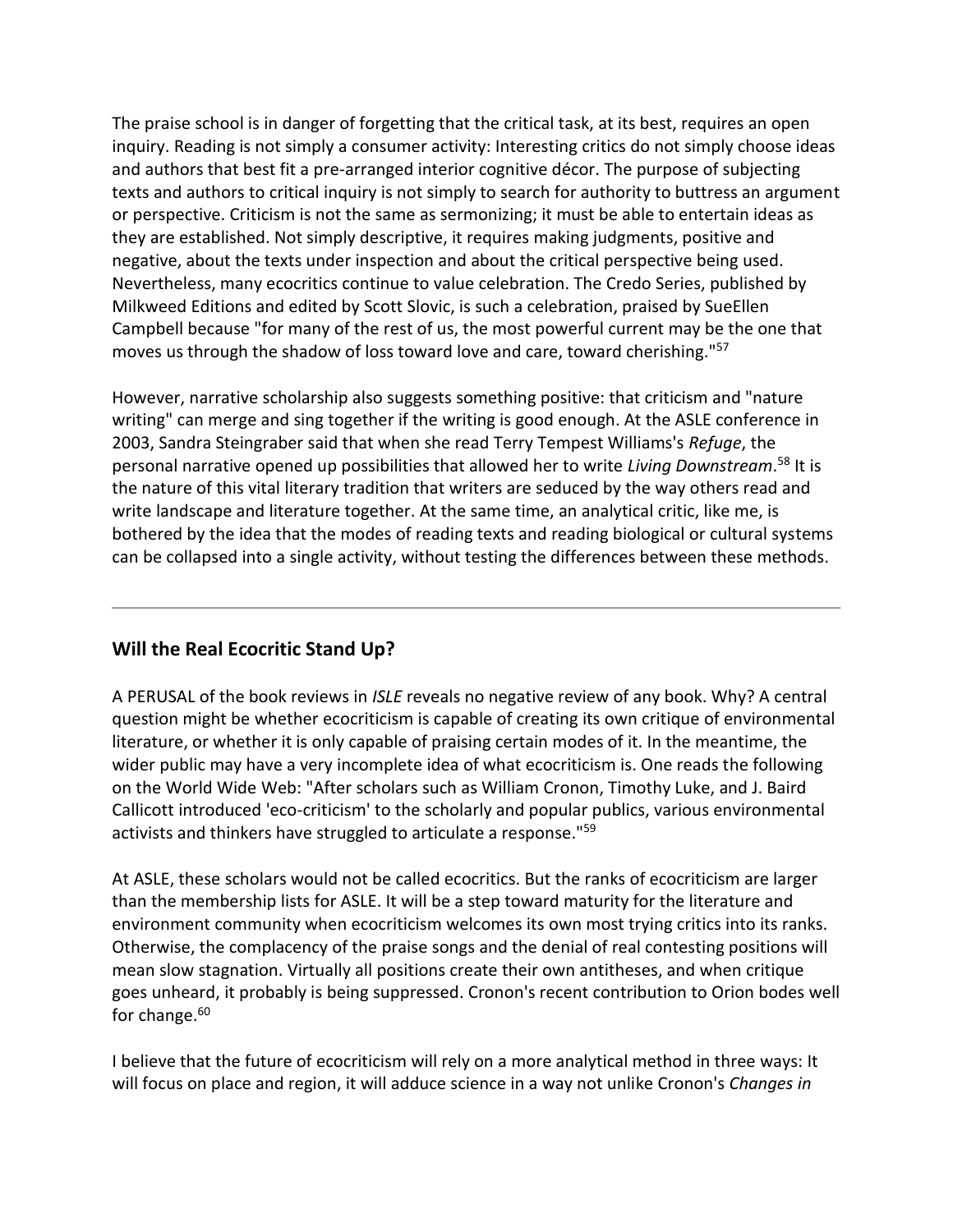*the Land*, and it will include critique of global paradigms—scientific and cultural—as they fit in discussions of local place and possible future environmental outcomes.

Ecocriticism must question more closely the nature of environmental narrative, not simply praise it, as it has too frequently.<sup>61</sup> Maybe it is unreasonable to expect ecocritics to begin to treat historical narrative or place as the poststructuralists like Hillis Miller or Stephen Greenblatt do.<sup>62</sup> Because of resistance to post-structural theory, ecocritical work is more likely to look like Cronon's "A Place for Stories," but hopefully it will reach beyond Cronon's strictly Aristotelian rationalism in the treatment of narrative structure.<sup>63</sup> Two examples of recent sophisticated theoretical work are David Mazel, *American Literary Environmentalism* (2000), and Louise Westling, *The Green Breast of the New World* (1996).<sup>64</sup>

## **Critiques and Controversies from Within ASLE**

FOR SOME YEARS, ASLE has not been just about the discourse of American wilderness, but there are still traces of these roots, as in ASLE's motto, "I'd rather be hiking." The inclusion of people who would rather not be hiking, but whose concerns ought to be the concerns of ASLE precipitated a crisis in 1999. As a result, ASLE scholars are spending more effort not simply on the literary language established by the wilderness culture but also on the public language and discourse of environmental issues as they appear in institutional contexts.<sup>65</sup>

As I argued during that crisis, Roderick Nash was wrong. America's important contribution to global environmental protection is not wilderness or national parks. The National Environmental Policy Act with its provisions for Environmental Impact Statements, more than any other U.S. statute, has been widely emulated (in over eighty countries now). As Lynton Keith Caldwell has pointed out, the promise of NEPA is still unfulfilled.<sup>66</sup> It will not be fulfilled until people like ecocritics demand better nature writing in Environmental Impact Statements, because this is where much of the real writing of nature occurs today. Ecocritics must enter the public arena by encouraging and facilitating writing of the most important single literary genre, the letter to a governmental agency.

NEPA's intention to establish interdisciplinary teams that include social sciences and "environmental design arts other than engineering" for the writing of Environmental Impact Statements, Caldwell shows, "could bring considerations of equity, ethics, and environmental justice into the decision process and could enlarge the basis for mediation when values conflict." The promise is there but we have yet to give it substance.

Critique (and regulation) of ecocritical practice—as expressed in the previous two paragraphs have been local (looking inward), but they are becoming more global (looking outward).<sup>67</sup> The Caucus for Diversity has created the most powerful reform within ASLE to date.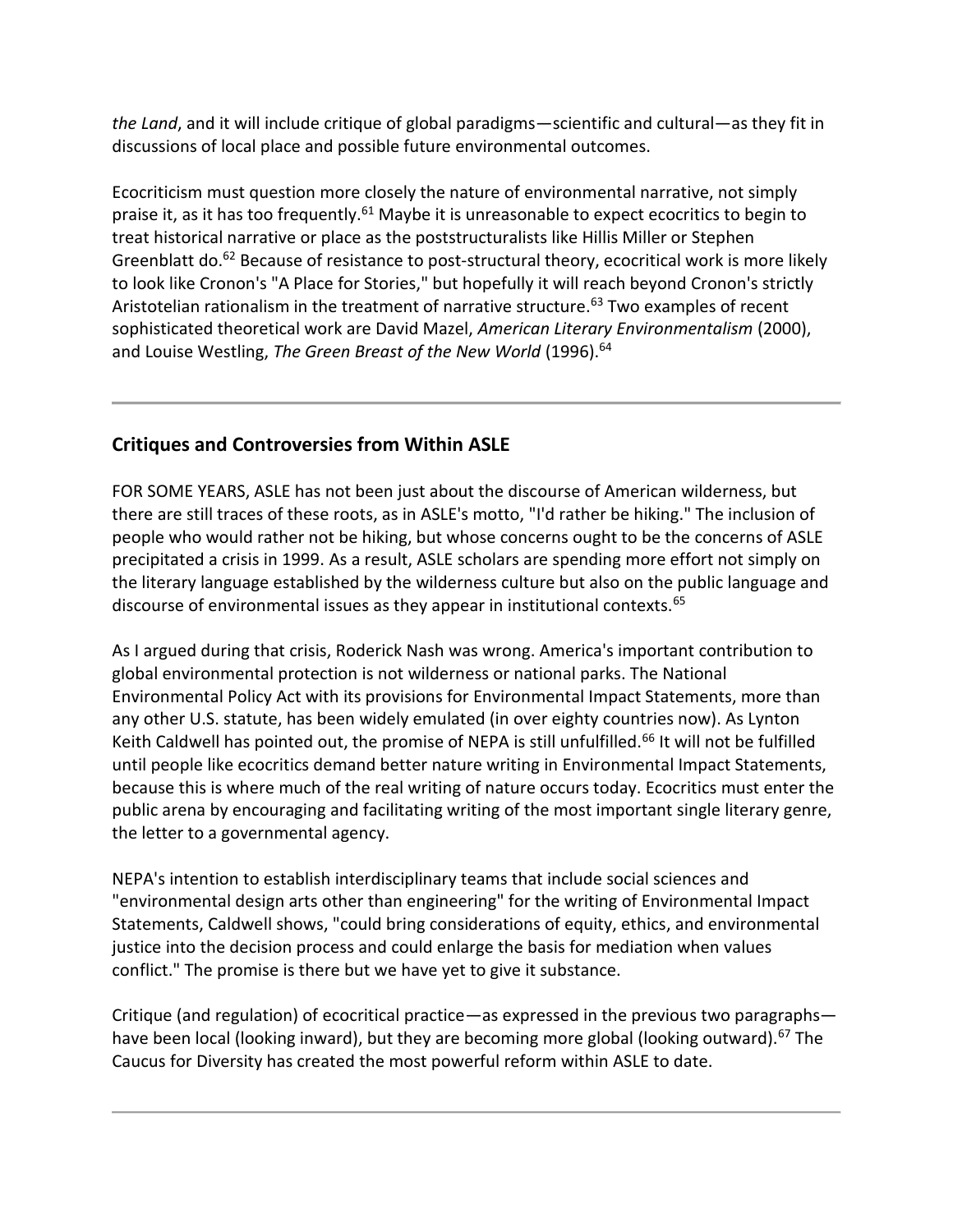#### **Environmental Justice, Institutional Language**

THE CAUCUS for Diversity was formed in June 1999. It presented a letter to the executive council of ASLE citing "clear evidence of growing interest in environmental and social justice issues, and in intersections of race, class, gender, sexuality, and nature. The time has come to expand these efforts, and in response to this need, we have formed a Caucus for Diversity."<sup>68</sup> The caucus asked that a majority of "plenary speakers should be representative of nondominant viewpoints," and asked for a conference "addressing diverse perspectives involving the intersections of environment with human differences of race, class, gender, and sexuality, as well as considerations of what texts and what genres are appropriate for investigation." The letter writers also hoped to see "more interdisciplinary diversity as well," including "science, dance, music, and performance art." They wanted "conferences more closely connected with the communities in which they are held," connecting with "local environmentalists and environmental justice activists, inviting their participation in the conference planning and presentations."

The caucus has changed ASLE conferences. Several important and collaboratively created publications have come from continuing discussions, most recently *The Environmental Justice Reader: Politics, Poetics, & Pedagogy*, edited by Joni Adamson, Mei Mei Evans, and Rachel Stein. This elaborate book refuses to adhere to the limiting categories of literary analysis, offers "new case studies including cultural analysis of environmental justice arts," and asserts "that both teaching and making art are intrinsically political acts."<sup>69</sup> The book puts ethnically diverse urban and rural inequalities into conversation, and asks about the directions of the causality of injustice. In one conversation, Terrell Dixon says, "I emphasize that what we can call the toxicity chain is not only physical, that the way we have degraded our environment, our own bodies and those of other citizens, also creates a web of mistrust [and] deep divisions along lines of class, ethnicity and gender."<sup>70</sup> A good deal of ecocritical work on so-called "urban nature" has as a result acquired clearer focus.<sup>71</sup> While not attempting a comprehensive view of globalization, these critics speak of "proactive scholarship" that will empower those who are being affected by it.

Among young scholars one sees special interest in these kinds of cultural studies. As an example, Erica Valsecchi, of Italy, a graduate student at the University of Nevada, Reno, focused for her M.A. examinations on "Social Struggles in Nature: Exploring The Connections between Environmental Justice and Environmental Literature:" "The link is oftentimes obscured or understated on both sides by activists, engaged in diverse environmental policies and campaigns, and by literary scholars, involved in the reformulation of concepts of nature and redefinition of the role of literary study in envisioning a responsible commitment towards the environment." Valsecchi is keen to critique environmentalism from the margin: "Stemming from marginalized cultures and traditions in the United States and elsewhere, alternative views to typical environmentalism are often labeled either as essentialist, 'feminine' and ultimately unpractical relationships between human and nature, or worse they are ignored and discarded on racist assumptions."<sup>72</sup>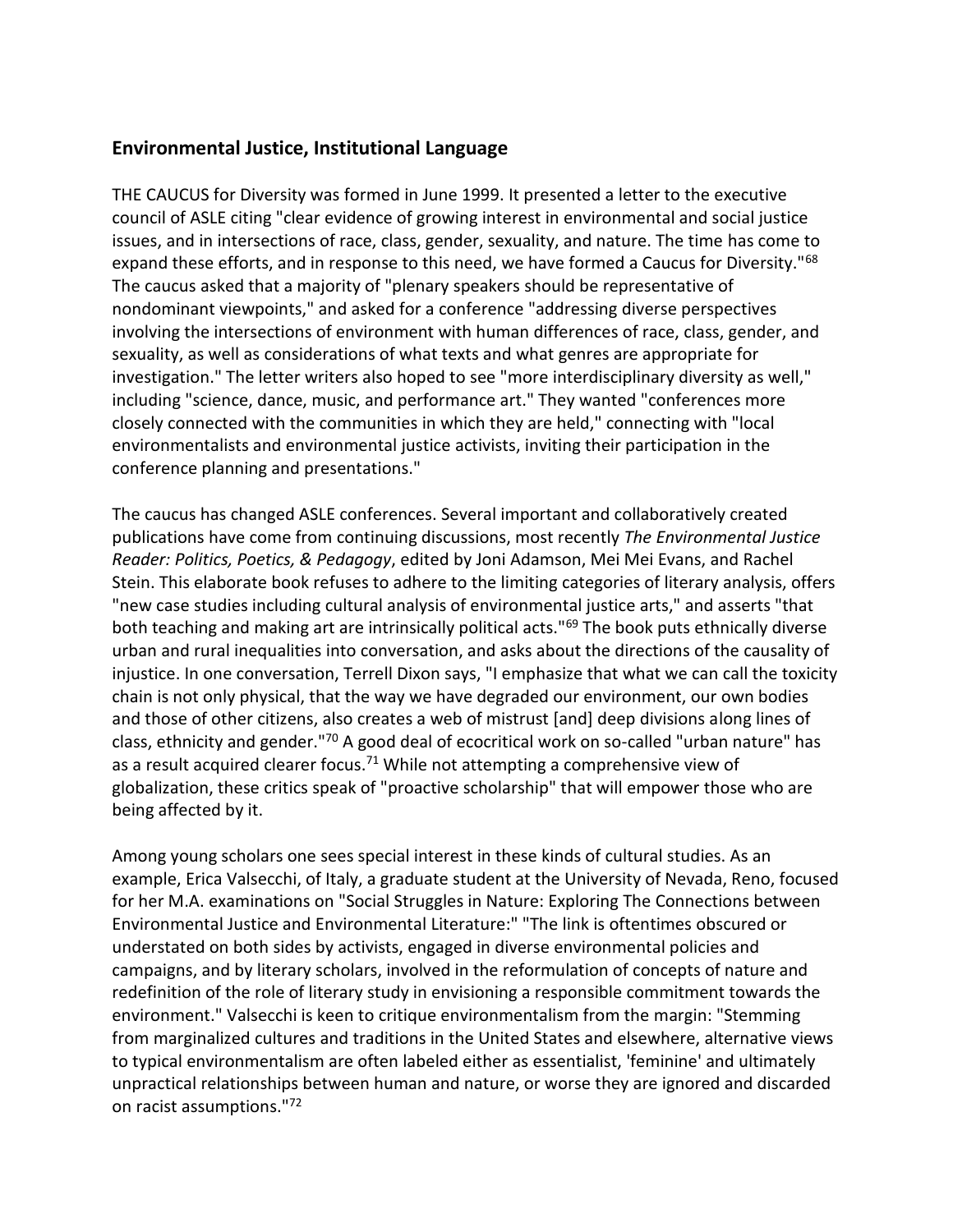#### **Representation, Ecocentrism, and Stewardship**

QUESTIONS OF representation have become productively complicated and contested primarily in two ways. First, it is the occupational hazard of those who study literature that they absorb the epistemology and style of their favorite books, fictional and non-fictional. The danger is in becoming merely a "fan."<sup>73</sup>

Traditionally, students of American Romantics have allowed themselves to believe the principles of representation of their favorite writers—for instance, Emerson's idea of "correspondence." Critics find themselves writing as if they were Emersonian ideologues. Under such circumstances, the critical act becomes an affirmation and a religious act.

Nowhere is this limitation—of uncritically accepting and using the tradition—more obvious than in the ecocriticism's conceptual landscape, shaped by the critics of the pastoral. There are multiple constraints here that limit discussions of literature and environment. Even more pronounced and perhaps limiting is ecocriticism's acceptance of the discourse of wildness that it has imported from the writings of its own canon—Thoreau, Muir, and Leopold, for example. More than one critic has noted that much of American nature writing is built on the model of the conversion narrative.<sup>74</sup> It would be a huge mistake if ecocritics were simply "converted" by what they read in other "nature writers" and found themselves writing conversion narratives, twice removed. Also, imaginative writers may not have to ask hard questions about representation and cognition, but critics do. This is why it can be dangerous to follow the practice so frequently found in ecocriticism, of taking established nature writers to be reliable theorists on nature writing, and of importing their language into the critical vocabulary. As a result, contention over strategies of representation and the underlying ideologies that create them are likely to provide unending discussions that no doubt will be shaped by the unfolding of cognitive studies.<sup>75</sup> Because literature is about human expression, all theories of representation must be about human strategies and therefore "anthropocentric." Ecocritics constitute an interpretive community whose work focuses primarily on literature, not "nature." At about the summer solstice of 1999, Leo Marx ignited a controversy still running in ecocritical circles by attacking ecocentrism. "Ecocentrists are the Puritans of today's environmental movement," he argued, they are "critical of anyone—whether an environmentalist or a despoiler—who assumes that the chief reason for protecting the environment is its usefulness to human beings. 'No intellectual vice is more crippling,' writes the Harvard sociobiologist and outspoken ecocentrist E.O. Wilson, 'than defiantly self-indulgent anthropocentrism."<sup>76</sup>

In the context of the debates about ecocentrism, several established ecocritics like John Elder or Glen Love have moved away from the wilderness-based or preservationist outlook and toward an outlook often portrayed as "stewardship."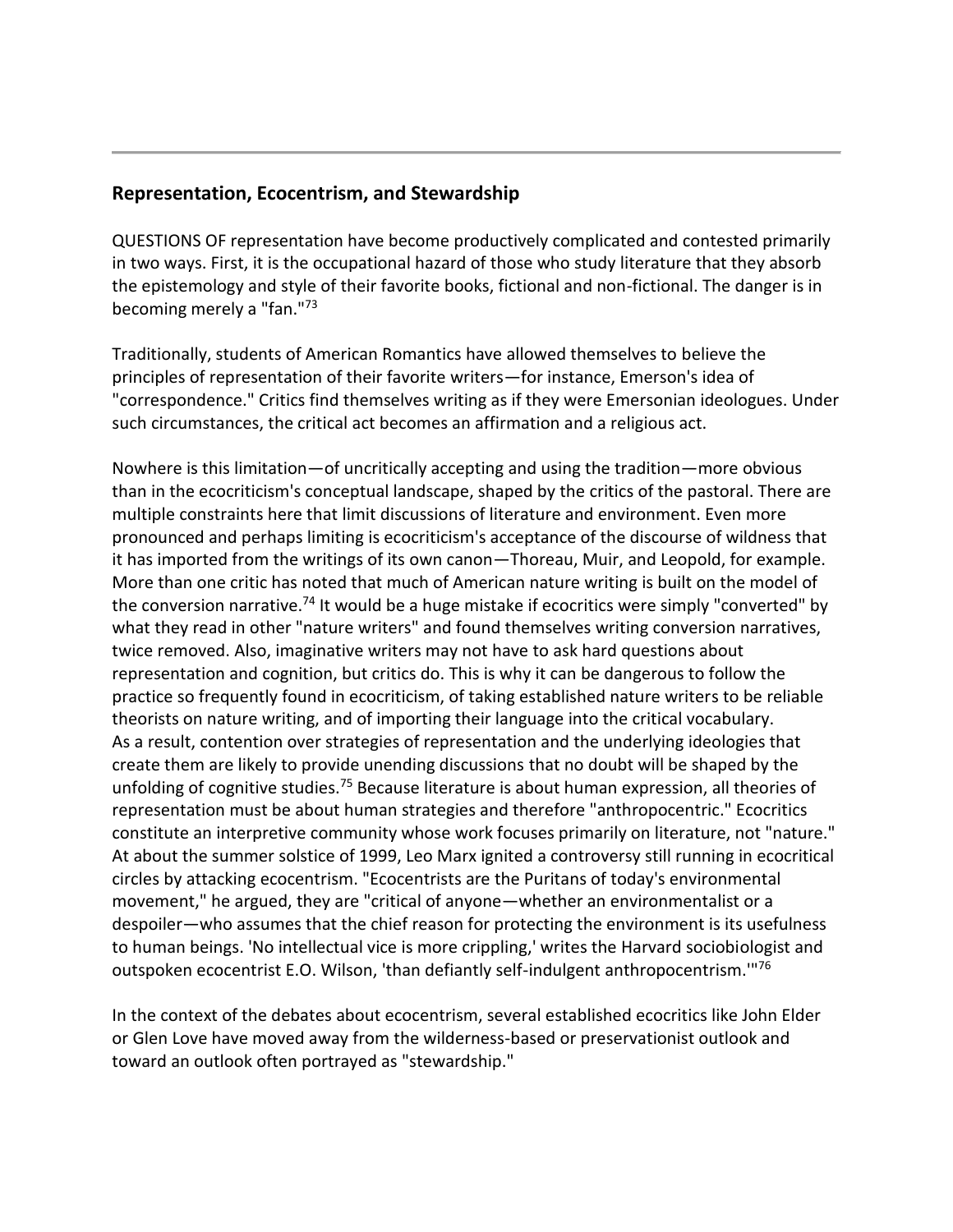Elder's most recent manuscript, *Valambrosa*, interests itself in George Perkins Marsh, and expresses a clear desire to find a Euro-American ethic of stewardship. Love's *Practical Ecocriticism* leans this way too, as he describes his shift away from an "aggressive antianthropocentrism" characterizing his earlier critical writings, that needs to make way for an exploration of "what it means to be human."<sup>77</sup>

Love attributes his strategic move to the re-biologizing of human nature going on in the life sciences over the past few decades. It was not the debate among ecocritics about ecocriticism that forced this shift. It also was a response to politics, especially the environmental justice movement, which reminded ecocritics of the way traditional users have been marginalized from the natural world and from the benefits of resources.

## **Crossroads**

SO, ONCE upon a time, ecocriticism was born out of the perceived disjunction between business as usual in the university and the environmental crisis. The crisis was and is real, and ecocritics proposed to meet that crisis, using the skills that literary studies possess. At that moment, simple and straightforward positions and strategies seemed possible. Since then, the perceived dimensions of environmental crisis have enlarged and spread from local to global. Scientists have responded with ideas like island biogeography, terms like biodiversity, and disciplines like conservation biology. Social activists have also responded with terms like environmental justice, globalization, and cosmopolitanism. Using such terms puts critics inside specific arguments.

I have said in years past that, "by definition, ecological literary criticism must be engaged. It wants to know but also wants to do. ... Ecocriticism needs to inform personal and political actions, in the same way that feminist criticism was able to do only a few decades ago."<sup>78</sup> I have not changed this view, but have come to see its complications.

One purpose of environmental literature, as literature, is to express not just the joy of the wideopen spaces, but also what it feels like to be "nuked" in southern Utah, be a victim of toxics, be deprived of an ancestral place in the sun. The responsibility of ecocritics includes valuing these experiences when they become literature. But literature also must bear scrutiny and make sense under the lens of interdisciplinary study.

I have come to recognize more acutely the degree to which informed political action requires taking advice from others with greater expertise. Like environmental history, ecocriticism must seek authority from perspectives outside itself, including those outside academia, including victims, because it engages and applies insights, methods, and theories that are outside the authority of literary criticism. That is the reason for, and insistence upon, interdisciplinary activity. Because it wishes to be informed, and wishes to create alliances with other workers in other disciplines, as well as with other members of other communities, to meet the crisis. Because the modern world and the nature of the crisis demand it do so.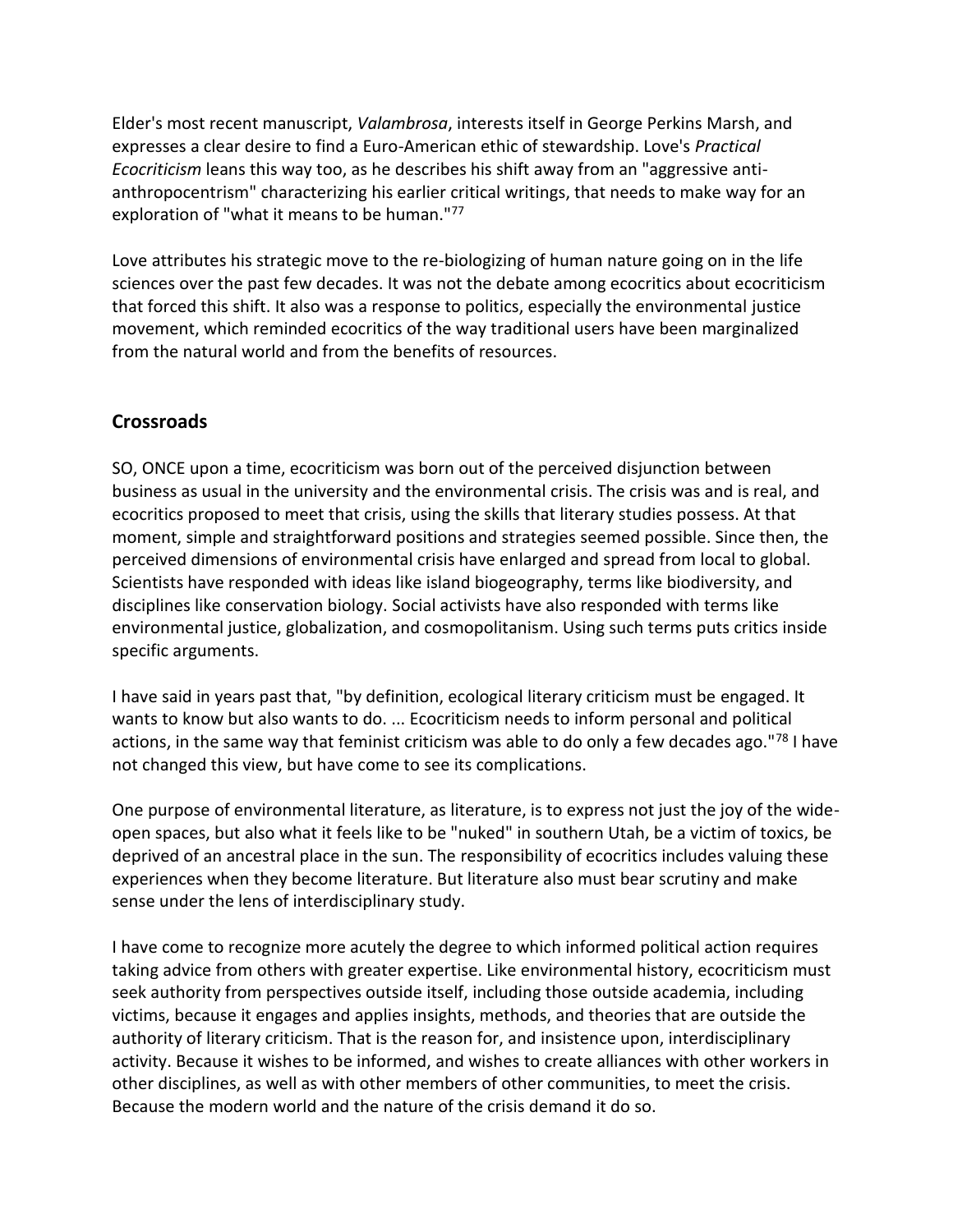Crisis always includes the dimension of perception: Do we perceive crossed intentions and possibilities accurately? No movement can operate successfully and healthily unless it takes account of and absorbs critique. Otherwise, the result easily can become "doing or advocating the wrong thing for the right reason." Environmentalists have been accused of this error. An already historical case in point might be the storm over Cronon's "The Trouble," not merely because so many ecocritics followed their leaders, nature writers like Gary Snyder and Terry Tempest Williams, in responding negatively and often ad hominem to Cronon's argument. Cronon argued strenuously against the ecocentrist position advocated by deep ecology. Because deep ecology is widely supported by ecocritics, Cronon, like Leo Marx, had been taken by some to be an opponent.

Something similar seems to be happening with Dana Phillips's recently published *The Truth of Ecology*. Phillips argues that "ecocriticism ought to be less devoted to pieties: that it ought to offend." Yet speaking for the wild requires civility and this is no paradox. Even when making interesting points, Phillips defeats himself by acting the wild man, in a bad-tempered savaging of canonical writers of ecocriticism and contemporary American nature writing. He adds a gratuitous attack on the work of environmental historians Donald Worster and Carolyn Merchant, for good measure. I believe that the institutional culture of ASLE must bear part of the responsibility for the tone of the Phillips critique. ASLE's design space, or landscape, has no place within for voices of critique, and can expect more rhetoric that storms its culture, from outside.

Consequently, the response to the Phillips book is shaping up to be one measure of the maturity of the ecocritical community. In a recent review published in *Orion*, Scott Slovic, editor of *ISLE*, admits that more people than Phillips believe "the community of nature writers and ecocritics has become too chummy and self congratulatory—too self-satisfied and self righteous." Slovic argues, unfortunately, given his misunderstanding of the experience or the science behind chemotherapy, that "Reading *The Truth of Ecology* is like enduring a dose of chemotherapy—if it doesn't kill you (or your spirit), it will make you stronger." Slovic does not answer the challenge, except to say "that words—including nature writing and ecocriticism have the potential to be nourishing and therapeutic." Does this nourishment apply to the reader or the writer? In a review published by *ISLE*, Sean O'Grady condescendingly argues that the book "misbehaves ... [Y]et, like a bright, refractory child, it is not without merit."79

I hope I express my point more gently. Phillips is more frequently accurate and acute than most ecocritics seem to be able to bear. He offers a challenge. A healthy ecocriticism should be capable of accepting critique and using it constructively, because it speaks within a cultural context. What Lawrence Buell calls praxis, and most of us call activism will continue to resist critique: In an age of environmental crisis, nothing is more depressing than the prospect of environmentalists fighting interminably among themselves. But the story within environmental organizations should be a caution to scholars. The fallout from David Brower's resistance to criticism when he was executive director of the Sierra Club should be a reminder of what happens when people fail to listen.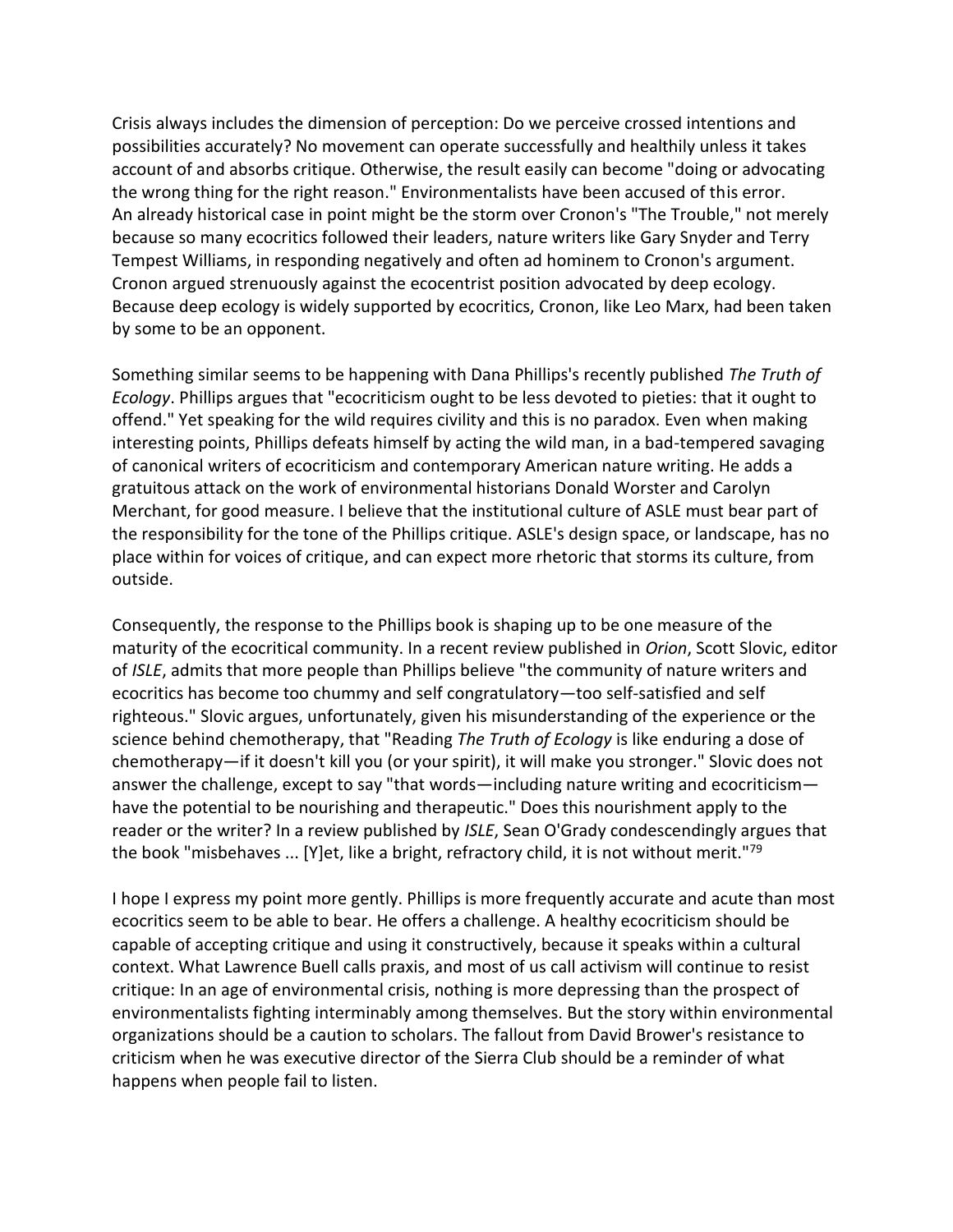### **A Return to Roots?**

SURELY THE crisis within ecocriticism was born of its peculiarly American conception, as it canonized American writers (Thoreau and Muir and their tradition) and American critics (Leo Marx, Roderick Nash, Joseph Meeker, Annette Kolodny, Lawrence Buell, and their traditions), but the roots of its crisis of ideology are historically deeper. Perhaps some ecocritics still desire to say "Look for nature, in all literature, at every reasonable opportunity, externally, toward environment, and internally, toward human nature!" But to what extent does accepting such a universal or panoramic priority of nature over culture translate an idea of Alexander Pope into modern critical terms?

Unerring Nature! Still divinely bright, One clear, unchang'd, and universal light Life, force, and beauty must to all impart, At once the source, and end, and test of art.<sup>80</sup>

As "source, and end, and test," and as the form of his couplets signal, Pope's theory expresses a desire for an all-purpose model that gives congruent answers and closure to all questions of representation, of external and human nature, of the purpose of literature, of modes and sources of literary production, and of the critic's mission.

To put this another way, in Pope the transactions of representer and represented are shaped by a mystified union of human mind, human language, and human culture, and are based on an essentialized version of the "external world." This view is not unknown in the writing of some ecocritics, but it is an unstable grounding for the future.

The really big question might be how to continue the tradition, confront a complex, global crisis, critique the Pope position—and other unexamined positions in ecocriticism—without going through a period of internecine battle, where Young Turks displace the old dogs, and without producing an academic discourse so arcane it has no readers in the real world.<sup>81</sup> How can ecocriticism be more analytical without becoming less politically efficacious? As the young critics disdain the loose thinking of some of their elders, shall ecocriticism replace the Thoreauvian father with other fathers, or better yet, with mothers, or read Thoreau more carefully? Can ecocriticism be re-grounded in ecofeminism or postcolonial studies to meet racial and ethnic inequalities? What about globalization? Where do the roads of inquiry meet and where do they diverge; what happens at these crossroads? One thing is certain: traditional theories of representation are under attack because of the narrowness of their interests and especially because younger critics have become suspicious of personal narratives about nature produced from privileged positions of gender, class, and ethnicity.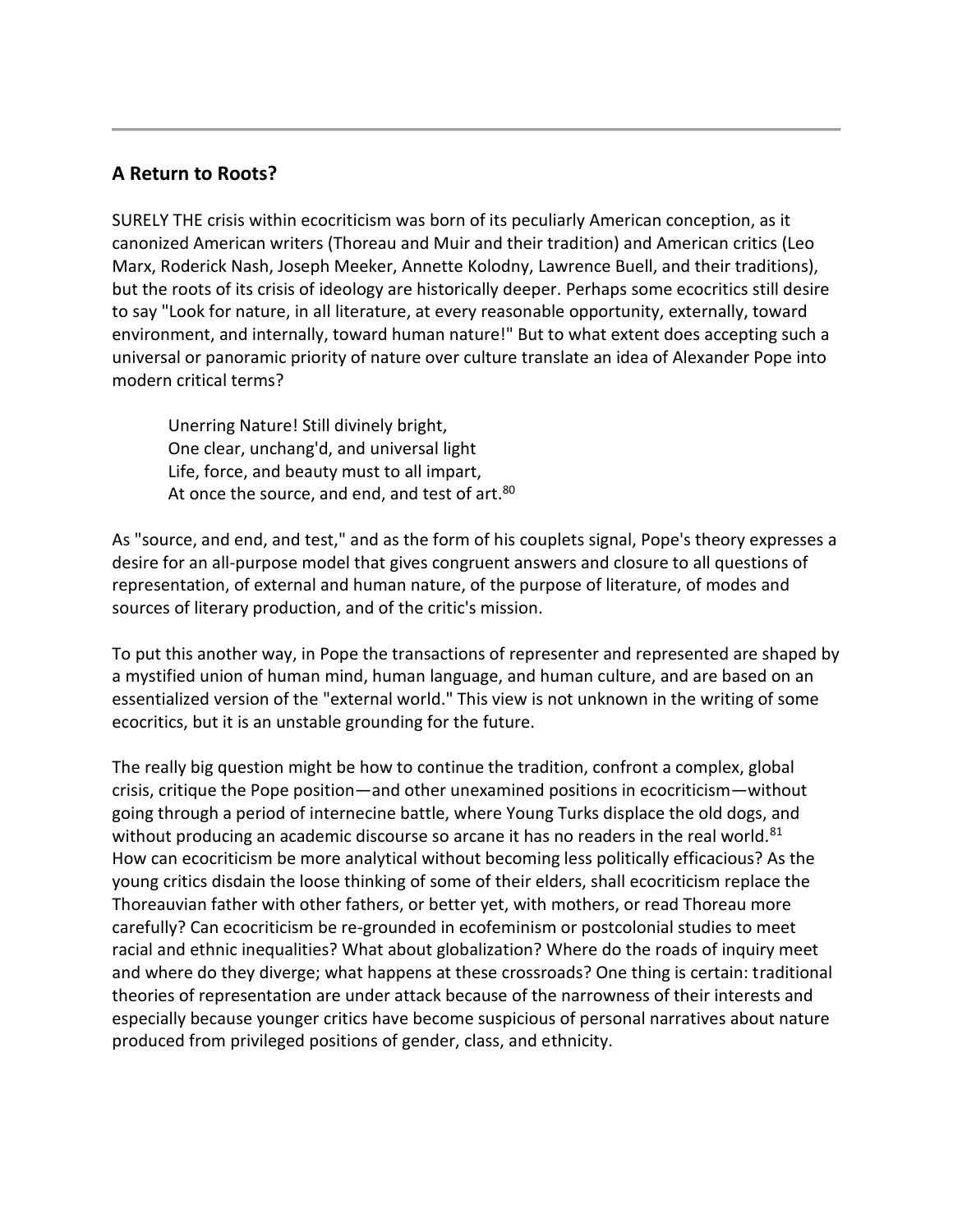Some English professors decided to follow a decidedly not-majority path in their careers. As we used to say, "If you are not part of the solution," well, we know the rest. Ecocritics wish to be part of some solution, or at least part of the dialogue about possible solutions. They wish to avoid certain risks of academic business as usual, where research is driven by the market and by the need for professional advancement. They face risks in giving autonomy to those in other disciplines, especially when the information and methods of those other disciplines are rapidly changing. But the worst risk is of speaking only to themselves, or of dying out, like frogs from the Sierra Nevada.

I have spent most of my career examining textual strategies, including those produced through institutional rhetoric, for preserving wild lands and biological diversity. I consider that much of this work falls almost exactly midway between environmental history and ecocriticism, and I consider this a productive place for both literary scholars and environmental historians to work. Of one thing I am certain: Good writing is more effective and important for these purposes than bad writing, but what is good is not such a simple matter. Books are tools for seeing the world: Which tools help perception is a question to be answered partly by those who specialize in the literary structure of books.

One begins literary analysis by decomposing texts into their constituent parts. What goes into green writing that is indispensable? Part of the goal is to recompose the writing. How can these elements be composed more successfully, made more powerful, for the purposes of making a better world? The role of the ecocritic is not only to celebrate, but it is also not only to disassemble. The goal is to facilitate clearer thinking about human transactions with environments, and to facilitate better nature writing in the future. This role seems remarkably congruent with the role of environmental history.

Perhaps Robert Johnson didn't have to sell his soul to the devil at the crossroads to learn how to play that mean guitar. "Poor Bob," as Johnson called himself in his song, went home and practiced. Ecocritical practice will not be as enjoyable as we had once hoped, but it will determine what kind of music we make.

Michael P. Cohen's books are *The Pathless Way: John Muir and American Wilderness* (1984), *The History of the Sierra Club 1892–1970* (1988), and *A Garden of Bristlecone Pines: Tales of Change in the Great Basin* (1998). More recently he has embarked on a study of the groundings of ecocriticism in the historically changing ideas of ecology, evolutionary theory, and the politics of wilderness. He is a visiting professor of literature and environment at the University of Nevada, Reno.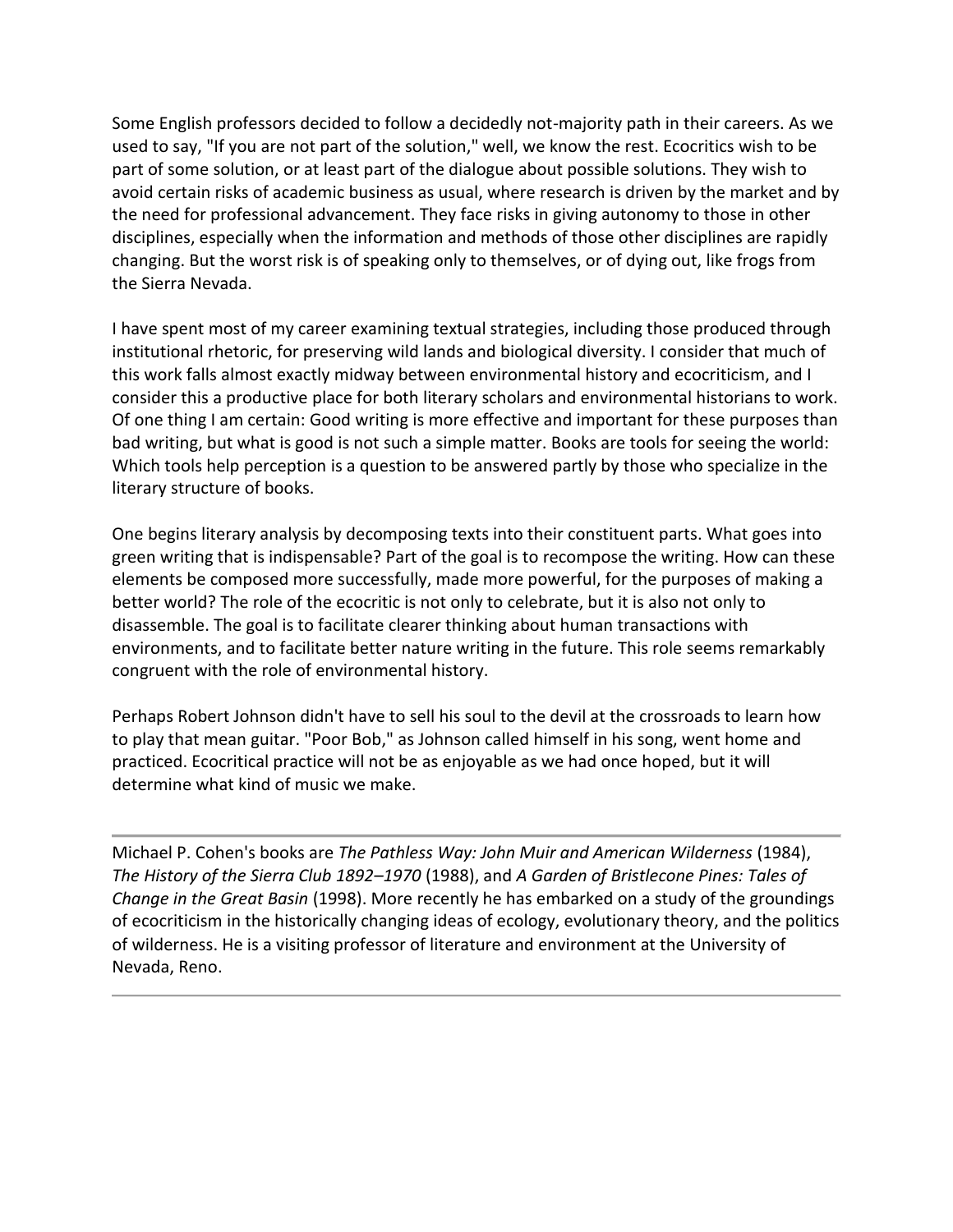#### **Notes**

1.ASEH News 12 (Summer 2001): 2.

2. Henry Nash Smith, *Virgin Land: The American West as Symbol and Myth* (Cambridge: Harvard University Press, 1950); Leo Marx, *The Machine in the Garden*, (New York: Oxford University Press, 1964); William H. Goetzmann, *Exploration and Empire: The Explorer and the Scientist in the Winning of the American West* (New York: Alfred A. Knopf, 1966); Roderick Nash, *Wilderness and the American Mind* (New Haven, Conn.: Yale University Press, 1967).

3. Annette Kolodny, *The Lay of the Land: Metaphor as Experience and History in American Life and Letters* (Chapel Hill: University of North Carolina Press, 1975).

4. David Damrosch, *Meetings of the Mind* (Princeton: Princeton University Press, 2000), 126.

5. Gerald Graff, *Beyond the Culture Wars: How Teaching the Conflicts Can Revitalize American Education* (New York: W.W. Norton, 1992).

6. Geoffrey Galt Harpham, "Ethics," in Critical Terms for Literary Study, ed. Frank Lentriccia and Thomas McLaughlin (Chicago: University of Chicago Press, 1995), 387–405.

7. Ibid., 400, 404.

8. Glen A. Love, *Practical Ecocriticism: Literature, Biology, and the Environment* (Athens: University of Georgia Press, 2003), 1–12; Rachel Carson, Silent Spring (Boston: Houghton Mifflin, 1962).

9. The Wilderness Act, sec 2 a., c.: PL 88–577, 88th Congress S.4., 3 September 1964. 10. Glen A. Love, "Revaluing Nature: Toward an Ecological Criticism," in *The Ecocriticism Reader: Landmarks in Literary Ecology*, ed., Cheryll Glotfelty and Harold Fromm (Athens: University of Georgia Press, 1996), 237.

11. Love, *Practical Ecocriticism*, 1.

12. Henry David Thoreau, "Walking," in *Excursions and Poems*, ed. Bradford Torrey and Francis H. Allen (Boston: Houghton, Mifflin, 1906). Note that the third chapter of Gary Snyder's *The Practice of the Wild* (San Francisco: North Point Press, 1990) uses the language of Thoreau to place itself within a tradition.

13. See Kolodny, *The Lay of the Land*.

14. Snyder, *The Practice of the Wild*; William Cronon, "The Trouble with Wilderness, or, Getting Back to the Wrong Nature," in *Uncommon Ground: Toward Reinventing Nature*, ed. William Cronon (New York: W.W. Norton, 1995), 69–90; Simon Schama, *Landscape and Memory* (New York: Alfred A. Knopf, 1995); Lawrence Buell, *The Environmental Imagination* (Cambridge: Harvard University Press, 1995); Dana Phillips, *The Truth of Ecology: Nature, Culture, and Literature in America* (New York: Oxford University Press, 2003).

15. I discuss this issue in "Resistance to Wilderness," *Environmental History* 1 (1996): 33–42. The term "real work" is used by Gary Snyder in the poem "I Went Into The Maverick Bar," *Turtle Island* (New York: New Directions, 1974), 9.

16. Lawrence Buell, *Writing for an Endangered World: Literature, Culture, and Environment in the U.S. and Beyond* (Cambridge: Harvard University Press, 2001), 1–29.

17. See Michael P. Branch and Scott Slovic, "Introduction," in *The ISLE Reader: Ecocriticism*, 1993–2003, ed. Michael P. Branch and Scott Slovic (Athens: University of Georgia Press, 2003), xiii–xxiii; and the ASLE website: [http://www.asle.umn.edu/.](http://www.asle.umn.edu/)

18. Gioia Woods, Graduate Handbook: [http://www.asle.umn.edu/pubs/handbook/lit.html.](http://www.asle.umn.edu/pubs/handbook/lit.html)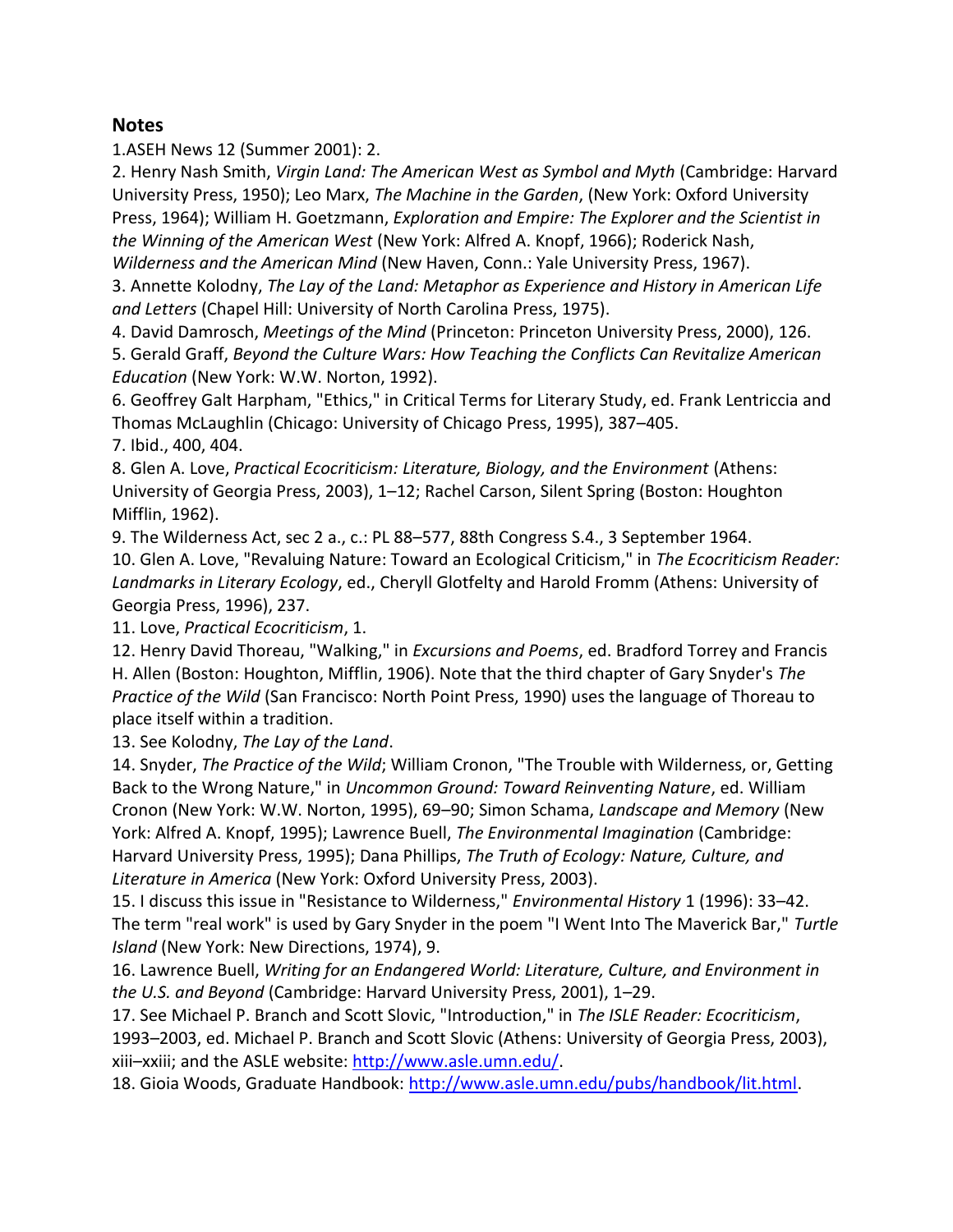19. Scott Slovic, *Seeking Awareness in American Nature Writing* (Salt Lake City: University of Utah Press: 1992); John P. O'Grady, *Pilgrims to the Wild* (Salt Lake City: University of Utah Press: 1993).

20. These regional studies sometimes are called "bioregional studies." See David Robertson, *Real Matter* (Salt Lake City: University of Utah Press, 1997); David Robertson, *West of Eden: A History of Art and Literature of Yosemite* (Berkeley, Calif.: Wilderness Press, 1984); For a nonliterary genre, see David Rothenberg, *Sudden Music: Improvisation, Sound, Nature* (Athens: University of Georgia Press, 2002).

21. Glotfelty and Fromm, *The Ecocriticism Reader*, xix. Some basic texts and anthologies of ecocriticism include Buell, *The Environmental Imagination*; Richard Kerridge and Neil Sammells, eds. *Writing the Environment: Ecocriticism and Literature* (London: Zed Books, 1998); Michael P. Branch et al., eds. *Reading the Earth: New Directions in the Study of Literature and the Environment* (Moscow: University of Idaho Press, 1998); Patrick Murphy*, Farther Afield in the Study of Nature-Oriented Literature* (Charlottesville: University of Virginia Press, 2000); John Tallmadge and Henry Harrington, eds. *Reading Under the Sign of Nature: New Essays in Ecocriticism* (Salt Lake City: University of Utah Press, 2000); and Karla Armbruster and Kathleen Wallace, eds., *Beyond Nature Writing: Expanding the Boundaries of Ecocriticism* (Charlottesville: University of Virginia Press, 2001).

22. William Rueckert, "Literature and Ecology: An Experiment in Ecocriticism," in Glotfelty and Fromm, *Ecocriticism Reader*, 105–23.

23. Joseph W. Meeker, *The Comedy of Survival: Studies in Literary Ecology* (New York: Scribners, 1972). For a superficial critique of ecology as ground for ecocriticism, See Phillips, The Truth of Ecology, 153–65.

24. Donald Worster, *Nature's Economy: A History of Ecological Ideas*, 2nd ed. (New York: Cambridge University Press, 1994); Anna Bramwell, *Ecology in the Twentieth Century: A History* (New Haven: Yale University Press, 1989); Robert H. Peters, *A Critique for Ecology* (Cambridge: Cambridge University Press, 1991); Daniel Botkin, *Discordant Harmonies: A New Ecology for the Twenty-first Century* (New York: Oxford University Press, 1990); David R. Keller and Frank B. Golley, *The Philosophy of Ecology: From Science to Synthesis* (Athens: University of Georgia Press, 2000).

25. Buell, *The Environmental Imagination*, 6–8.

26. Some anthologies of and about nature writing include John Elder and Robert Finch, eds., *The Norton Book of Nature Writing* (New York: W.W. Norton, 1990); Tom Lyon, ed., *This Incomperable Lande* (Boston: Houghton Mifflin, 1989); Robert M. Torrence, ed., *Encompassing Nature: A Sourcebook* (Washington, D.C.: Counterpoint, 1998); and John Elder, ed., *American Nature Writers*, 2 vols. (New York: Charles M. Scribner's Sons, 1996). See also Lorraine Anderson, ed., *Sisters of the Earth: Women's Prose and Poetry about Nature* (New York: Vintage, 1991); Scott Slovic and John P. O'Grady, ed., *Literature and the Environment: A Reader on Nature and Culture* (1999).

27. Elaine Showalter, "Introduction: The Feminist Critical Revolution," in *New Feminist Criticism: Essays on Women, Literature, and Theory*, ed. Elaine Showalter (New York: Pantheon, 1985), 3– 17. See also Elaine Showalter, "Feminist Criticism in the Wilderness," *Critical Inquiry* 8 (Winter 1981): 179–206.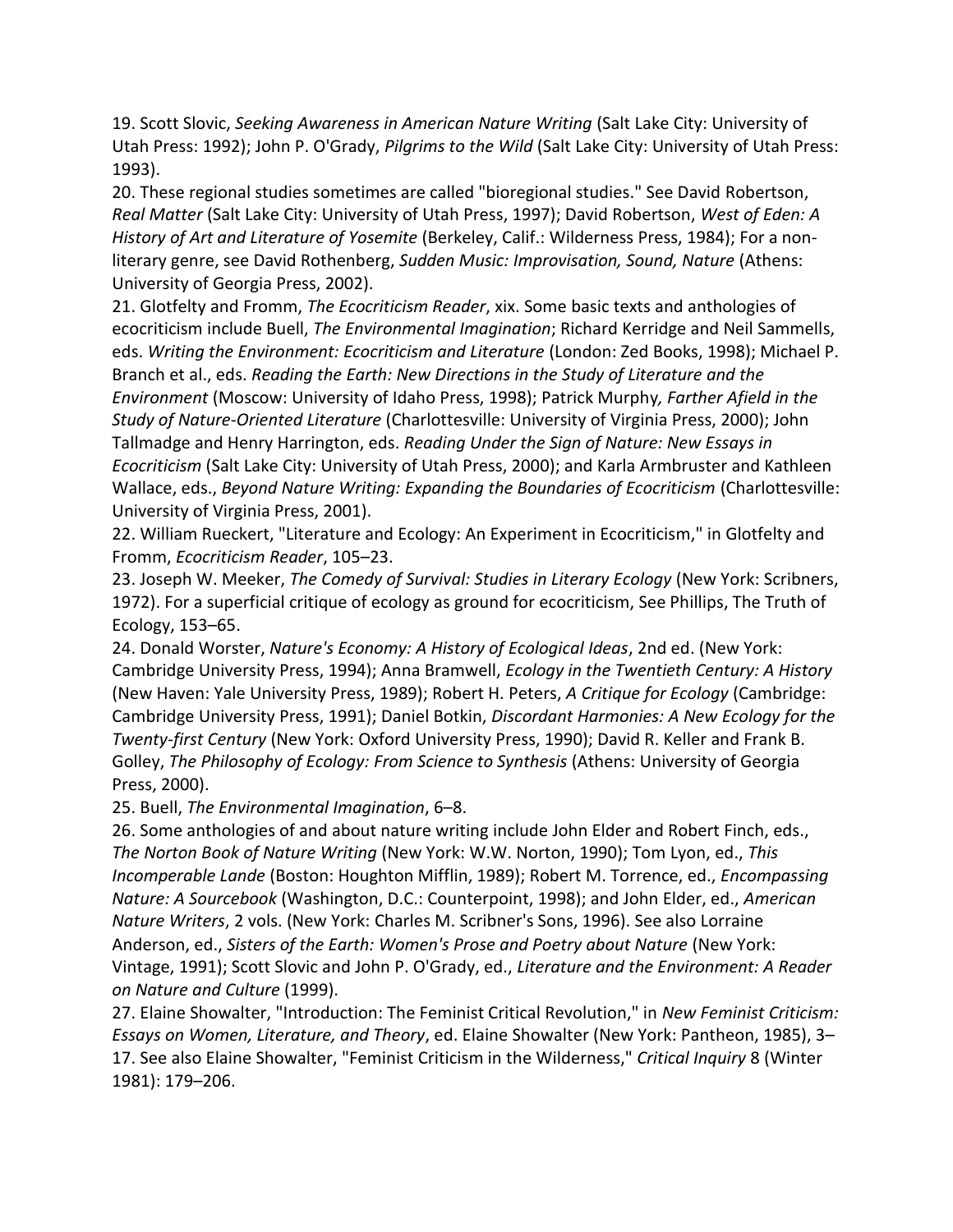28. Susan Fenimore Cooper, *Rural Hours*, ed. Rochelle Johnson and Daniel Patterson (Athens: University of Georgia Press, 1998); Susan Fenimore Cooper, *Essays on Landscape and Culture*, ed. Rochelle Johnson and Daniel Patterson (Athens: University of Georgia Press, 2001); Michael P. Branch, ed. *Reading the Roots: American Nature Writing before Walden* (Athens: University of Georgia Press, forthcoming 2004).

29. Branch and Slovic, *The ISLE Reader*.

30. Norman Maclean, *A River Runs Through It, and Other Stories* (Chicago: University of Chicago Press, 1976), ix–xiv.

31.*New Literary History* 30 (Summer 1999): 505.

32. Lawrence Buell, "Letter," *PMLA* 114 (October 1999) 1090–1. This and other letters are collected under the title "Forum on Literatures of the Environment," *PMLA* 114 (October 1999), 1089–1104.

33. Ursula K. Heise, "Letter," *PMLA* 114 (October 1999): 1096–7.

34. Patricia Nelson Limerick, *The Legacy of Conquest: The Unbroken Past of the American West* (New York: W.W. Norton, 1987). One also could include Alfred Crosby, *Ecological Imperialism: The Ecological Expansion of Europe, 900–1900* (Cambridge: Cambridge University Press, 1986) and many other historical and scientific studies to show the ubiquity of this kind of question. 35. Jerome H. Barkow, Leda Cosmodes, and John Toobey, *The Adapted Mind: Evolutionary Psychology and the Generation of Culture* (New York: Oxford 1992), 31–48; Steven Pinker, *Blank Slate: The Modern Denial of Human Nature* (New York: Viking, 2002); Joseph Carroll, *Evolution and Literary Theory* (Columbia: University of Missouri, 1995); Robert Storey, *Mimesis and the Human Animal; On the Biogenic Foundations of Literary Representation* (Evanston, Ill.: Northwestern University Press, 1996).

36. George Levine, *Darwin and the Novelists: Patterns of Science in Victorian Fiction* (Cambridge: Harvard University Press, 1988); Gillian Beer, *Darwin's Plots: Evolutionary Narrative in Darwin, George Eliot and Nineteenth Century Fiction* (London: Routledge, 1983); Raymond Williams, The Country and the City (London: Oxford University Press, 1973); Terry Gifford, *Pastoral* (London: Routledge, 1999); Robert Pogue Harrison, *Forests: the Shadow of Civilization* (Chicago: University of Chicago Press, 1992); Anne Whiston Spirn, *The Language of Landscape* (New Haven: Yale University Press, 1998); Donna Haraway, *Simians, Cyborgs, and Women: The Reinvention of Nature* (New York: Routledge, 1991); Sarah Blaffer Hrdy, *Mother Nature: Maternal Instincts and How They Shape the Human Species* (New York: Ballantine Books, 1999); and Jennifer Price, *Flight Maps: Adventures with Nature in Modern America* (New York: Basic Books, 1999).

37. Recent reviews by Leo Marx included the following texts and critical works on Thoreau: Elizabeth Hall Witherell, ed., *The Writings of Henry D. Thoreau*, 5 vols. (Princeton: Princeton University Press, 1972–1983); Bradley P. Dean, ed., *Faith in a Seed: The Dispersion of Seeds and Other Late Natural History Writings* (Washington, D.C.: Island Press, 1993); *A Year in Thoreau's Journal: 1851*, with an introduction and notes by H. Daniel Peck (New York: Penguin, 1993); *Consciousness in Concord: The Text of Thoreau's Hitherto "Lost Journal" (1840–1841) Together with Notes and a Commentary*, ed. Perry Miller (Boston: Houghton Mifflin, 1958); George Sessions, ed., *Deep Ecology for the 21st Century: Readings on the Philosophy and Practice of the New Environmentalism* (Boston: Shambhala Press, 1995); Sharon Cameron, *Writing Nature: Henry Thoreau's Journal* (Chicago: University of Chicago Press, 1985); Buell, *The Environmental*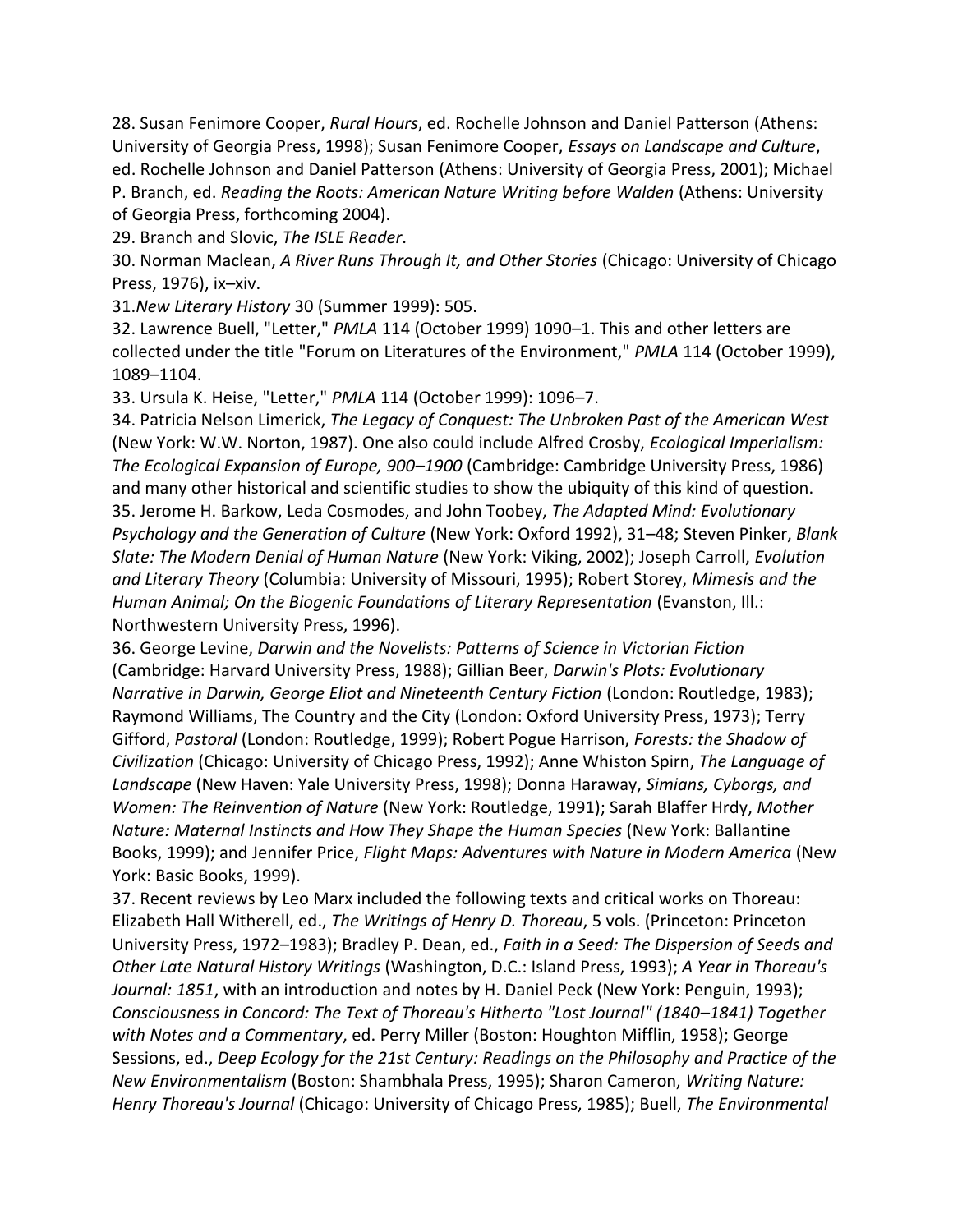*Imagination*; Laura Dassow Walls, *Seeing New Worlds: Henry David Thoreau and Nineteenth-Century Natural Science*, (Madison: University of Wisconsin Press, 1995).

38. David Mazel, ed., *A Century of Early Ecocriticism* (Athens: University of Georgia Press, 2001). 39. J. Baird Callicott, *In Defense of the Land Ethic* (Albany: SUNY Press, 1989); *Beyond the Land Ethic* (Albany: SUNY Press, 1999); Holmes Rolston III, *Environmental Ethics: Duties to and Values in the Natural World* (Philadelphia: Temple University Press, 1988), Roderick Frazier Nash, *The Rights of Nature: A History of Environmental Ethics* (Madison: University of Wisconsin Press, 1989); Max Oelschlaeger, *The Idea of Wilderness: From Prehistory to the Age of Ecology* (New Haven: Yale University Press, 1991); Val Plumwood, *Feminism and the Mastery of Nature* (London: Routledge, 1993).

40. William Cronon, *Nature's Metropolis: Chicago and the Great West* (New York: W.W. Norton, 1991); Alfred Crosby, *The Measure of Reality: Quantification and Western Society, 1250–1600* (New York: Cambridge University Press, 1997); *Remembering Ahanagran: Storytelling in a Family's Past* (New York: Hill and Wang, 1998); *The Middle Ground* (New York: Cambridge University Press, 1991). For environmental history read by ecocritics, see Glotfelty and Fromm, *Ecocriticism Reader*, 393–400; William deBuys and Alex Harris, *River of Traps: A Village Life* (Albuquerque: University of New Mexico Press, 1990).

41. Laurence Coupe, ed., *The Green Studies Reader* (Routledge: London, 2000); Kerridge and Sammells, *Writing the Environment*.

42. David Ehrenfeld, *The Arrogance of Humanism* (New York: Oxford University Press, 1978); Bill Devall and George Sessions, *Deep Ecology: Living as if Nature Mattered* (Salt Lake City, Utah: Peregrine Smith Books, 1985); George Session, ed. *Deep Ecology for the 21st Century*; David Rothenberg, ed., *Wild Ideas* (Minneapolis: University of Minnesota Press, 1995); Peter Reed and David Rothenberg, eds., *Wisdom in the Open Air: The Norwegian Roots of Deep Ecology* (Minneapolis: University of Minnesota Press, 1993); Eric Katz, Andrew Light, and David Rothenberg, eds., *Beneath the Surface; Critical Essays in the Philosophy of Deep Ecology* (Cambridge: MIT Press, 2000).

43. Ian Watt, *The Rise of the Novel* (Berkeley: University of California Press, 1957). This exercise of reading was invented for the exploration of fiction. But with such investigations as Hayden White, *Metahistory: the Historical Imagination in Nineteenth Century Europe* (Baltimore: Johns Hopkins University Press, 1973) and *The Content of the Form: Narrative Discourse and Historical Representation* (Baltimore: John Hopkins University Press, 1987), the mode of analysis has been applied to non-fiction.

44. Cronon, "The Trouble with Wilderness," 69–90; Robert Marshall, "The Problem of the Wilderness," *The Scientific Monthly* 30 (1930) 141–48.

45. Cronon, "Trouble with Wilderness," 69.

46. Marshall, "The Problem of the Wilderness,"141.

47. Cather quoted in Marshall, "The Problem of the Wilderness," 142.

48. Marshall, "The Problem of the Wilderness," 141; Cronon, "Trouble with Wilderness," 69. 49. John Elder, *Reading the Mountains of Home* (Cambridge: Harvard University Press, 1998); William L. Fox, *The Void, The Grid, & The Sign: Traversing the Great Basin* (Salt Lake City: University of Utah Press, 2000) and *Playa Works: The Myth of the Empty* (Reno: University of Nevada Press, 2002); Ian Marshall, *Story Line: Exploring the Literature of the Appalachian Trail* (Charlottesville: University Press of Virginia, 1998) and *Peak Experiences* (Charlottesville: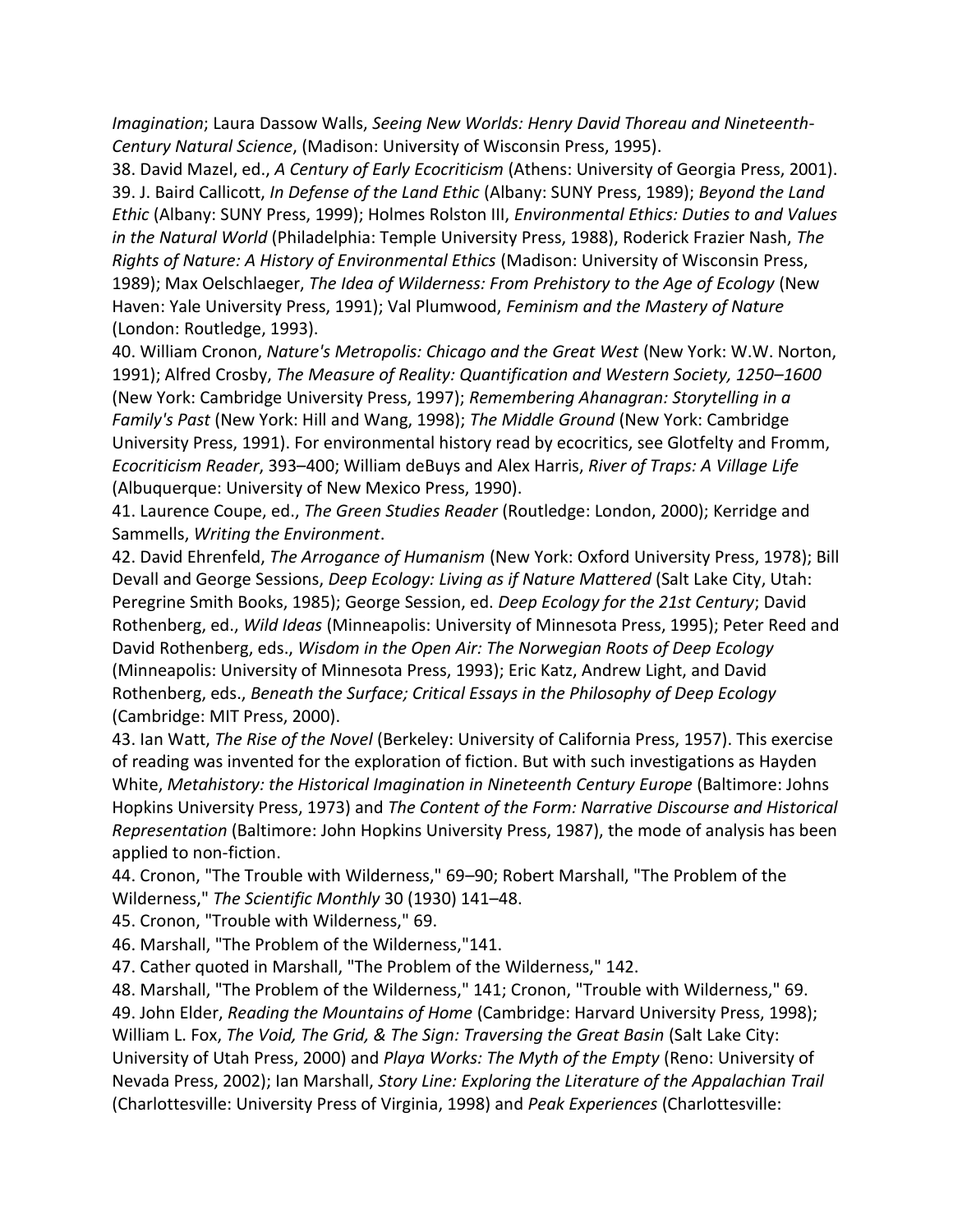University Press of Virginia, 2003); Rebecca Solnit, *Savage Dreams: A Journey into the Hidden Wars of the American West* (San Francisco: Sierra Club, 1994) and *Wanderlust: a History of Walking* (New York: Viking, 2000); Michael Cohen, *The Pathless Way: John Muir and American Wilderness* (Madison: University of Wisconsin, 1984).

50. Field studies are explored in David Orr, *Ecological Literacy: Education and the Transition to a Postmodern World* (Albany, N.Y.: SUNY Press, 1992); Gregory Smith and Dilafruz Williams, eds., *Ecological Education in Action* (Albany, N.Y.: SUNY Press, 1999); John Tallmadge, *Meeting the Tree of Life: A Teacher's Path* (Salt Lake City: University of Utah Press, 1997); Hal Crimmell, ed., *Teaching in the Field: Working with Students in the Outdoor Classroom* (Salt Lake City: University of Utah Press, 2003); Corey Lewis, "'Reading the Trail,' Exploring the Literature of the Pacific Crest" (Ph.D. diss., University of Nevada, Reno, 2003).

51. Scott Slovic, "Ecocriticism: Storytelling, Values, Communication, Contact," (paper presented at the annual meeting of the Western Literature Association, Salt Lake City, Utah, 5–8 October 1994), discussed in Marshall, *Story Line*, 7–8. When asked, one literary-critic colleague at the University of Nevada will say, "All criticism is narrative."

52. Elder, *Reading the Mountains of Home*, 26, 237.

53. John Elder, *Vallombrosa: Pilgrimage to Stewardship* (Cambridge: Harvard University Press, forthcoming).

54. Richard White warned against this problem, that a vision of "transcendent nature" might "wash away the boundaries that time creates" in imagining "a universal language shared by author and subject." "American Environmental History: The Development of a New Historical Field," *Pacific Historical Review*, 54 (1985): 297–304.

55. See the review of Peter Matthiessen's *The Birds of Heaven: Travels with Cranes*: Richard White, "The Natures of Nature Writing," Raritan 22 (Fall 2002): 145–61.

56. Cronon, "The Trouble with Wilderness," 86. I will spare the reader my own indulgences into this kind of narrative voice.

57. A few of the volumes in the Credo Series by Milkweed Editions (Minneapolis, Minn.) include John Nichols, *An American Child Supreme: The Education of a Liberation Ecologist* (2001), Rick Bass, *Brown Dog of the Yaak: Essays on Art and Activism* (1999), Scott Russell Sanders, *The Country of Language* (1999), John Elder, *The Frog Run: Words and Wilderness in the Vermont Woods* (2001), Pattiann Rogers, *The Dream of the Marsh Wren: Writing as Reciprocal Creation* (1999), Ann Haymond Zwinger, *Shaped By Wind and Water: Reflections of a Naturalist* (2000), and William Kittredge, *Taking Care: Thoughts on Storytelling and Belief* (1999). Each contains a substantial profile of the author by Scott Slovic. In addition, see SueEllen Campbell, "The Credo Series: Language/Nature/Cherishing," Western American Literature 37 (Fall, 2002): 361–9. 58. Terry Tempest Williams, *Refuge: An Unnatural History of Family and Place* (New York: Pantheon, 1991); Sandra Steingraber, *Living Downstream: An Ecologist Looks at Cancer and the Environment* (New York: Addison Wesley, 1997).

59. Paul Wapner, "Leftist Criticism of 'Nature': Environmental Protection in a Postmodern Age," *Dissent*: [http://www.dissentmagazine.org/.](http://www.dissentmagazine.org/)

60. William Cronon, "The Riddle of the Apostle Islands," *Orion* 22 (May/June 2003): 36–42. Virginia J. Scharff, ed. *Seeing Nature Through Gender* (Lawrence: University Press of Kansas, 2003) comprises an excellent collection of ecocriticism by historians.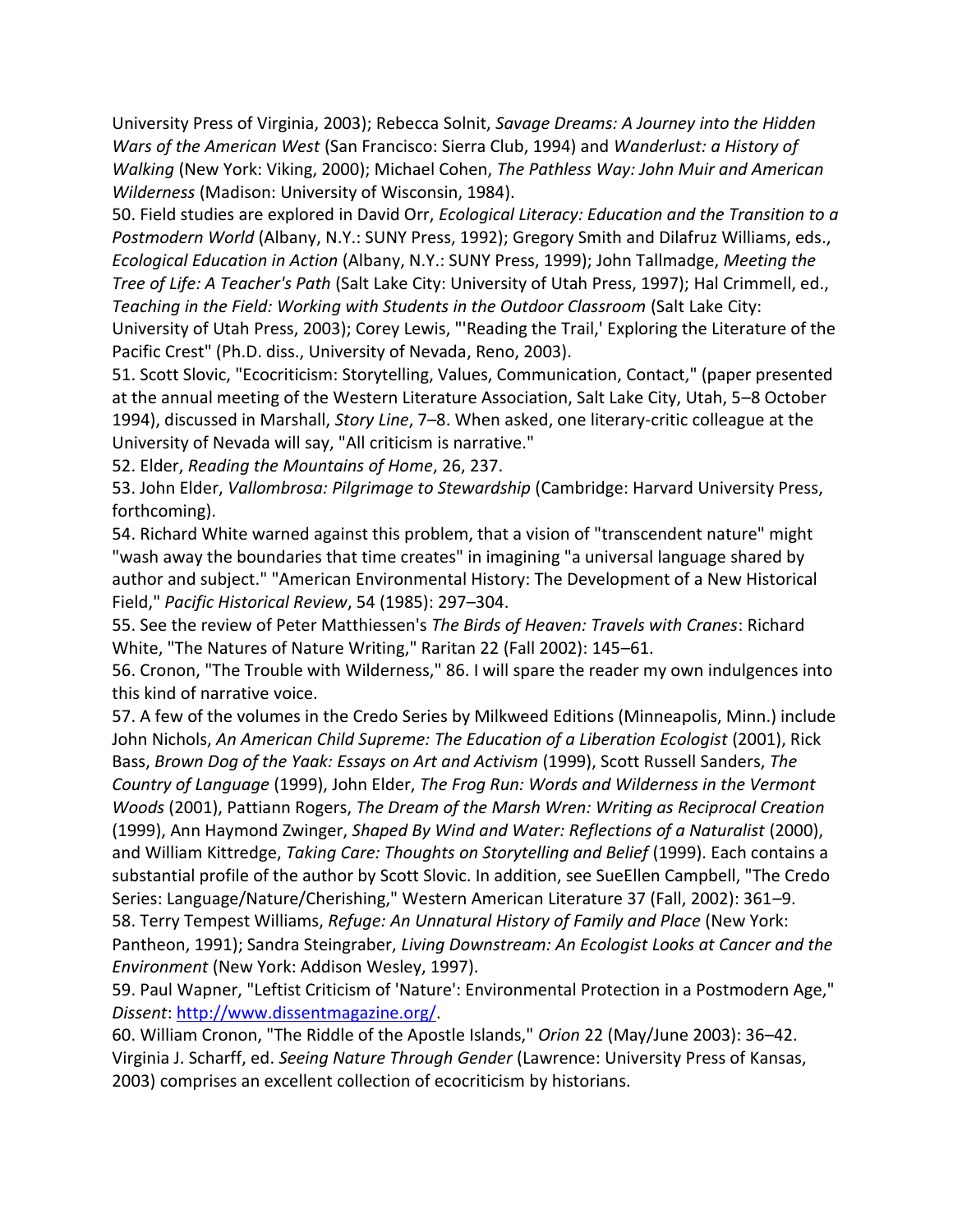61. Jim Cheney, "Postmodern Environmental Ethics: Ethics as Bioregional Narrative," *Environmental Ethics* 11 (1989): 117–34; Dan Flores, "Place: An Argument for Bioregional History," *Environmental History Review* (Winter 1994): 1–18.

62. J. Hillis Miller, *Topographies* (Palo Alto, Calif.: Stanford University Press, 1995); Stephen Jay Greenblatt, *Renaissance Refashionings* (Chicago: University of Chicago Press, 1980); Stephen Greenblatt and Giles Gun, *Redrawing the Boundaries: A Transformation of English and American Literary Studies* (New York: Modern Language Association, 1992).

63. William Cronon, "A Place for Stories: Nature, History, and Narrative," *Journal of American History* 78 (March 1992): 1347–76.

64. David Mazel, *American Literary Environmentalism* (Athens: University of Georgia Press, 2000); Louise Westling, *The Green Breast of the New World: Landscape, Gender and American Fiction* (Athens: University of Georgia Press, 1996).

65. In a session on "Lynching Trees" (as in the song, "Strange Fruit") at ASLE in Boston, one scholar commented that in the African-American community the pine tree logo used for Timberland Products was coded as meaning: "Stay Away!"

66. Lynton Keith Caldwell, *The National Environmental Policy Act: An Agenda for the Future* (Bloomington: Indiana University Press, 1998), 55–56.

67. See Simon C. Estok, "A Report Card on Ecocriticism," *AUMLA: The Journal of the Australasian Universities Language and Literature Association* 96 (November 2001): 220–38. 68. The letter can be found at [http://www.asle.umn.edu/about/diversity.html.](http://www.asle.umn.edu/about/diversity.html)

69. Joni Adamson, Mei Mei Evans, and Rachel Stein, eds., *The Environmental Justice Reader: Politics, Poetics & Pedagogy* (Tucson: University of Arizona Press, 2002), 7. See also Joni Adamson, *American Indian Literature, Environmental Justice, and Ecocriticism* (Tucson, University of Arizona Press, 2001); and Rachel Stein, *Shifting the Ground: American Women Writers' Revisions of Nature, Gender and Race* (Charlottesville: University of Virginia, 1997). 70. "Environmental Justice: A Roundtable Discussion with Simon Ortiz, Teresa Leal, Devon Pena, and Terrell Dixon," in *The Environmental Justice Reader*, ed. Adamson, Evans, and Stein, 23–24. 71. See Michael Bennett and David W. Teague, eds., *The Nature of Cities* (Tucson: University of Arizona, 1999); Terrell F. Dixon, ed., *City Wilds* (Athens: University of Georgia Press, 2002). 72. Valsecchi's reading list and proposed questions for her M.A. examination at the University of Nevada, Reno, included Adamson, Evans, and Stein, *The Environmental Justice Reader*; Devon Pena, ed. *Chicano Culture, Ecology, Politics: Subversive Kin* (Tucson: University of Arizona Press, 1998); Robert D. Bullard, *Dumping in Dixie: Race, Class and Environmental Quality* (San Francisco: Westview Press, 1990); Cronon, *Uncommon Ground*; Stanley Crawford, *Mayordomo: Chronicle of an Acequia in Northern New Mexico* (Albuquerque: University of New Mexico Press, 1993); Jose Rivera, *Acequia Culture: Water, Land, Community in the Southwest* (Albuquerque: University of New Mexico Press, 1998); Jimmie M. Killingsworth and Jaqueline S. Palmer, *Ecospeak: Rhetoric and Environmental Politics in America* (Carbondale: Southern Illinois University Press, 1992); Kerridge and Sammels, *Writing The Environment*; Gloria Anzaldua, *Borderland—La Frontera: The New Mestiza* (San Francisco: Aunt Lute, 1987); Sandra Cisneros, *Woman Hollering Creek And Other Stories* (New York: Random House, 1991); and Val Plumwood, *Environmental Culture: the Ecological Crisis of Reason* (London: Routledge, 2002). 73. Phillips, *The Truth of Ecology*, 138. 74. Ibid., 185–239.